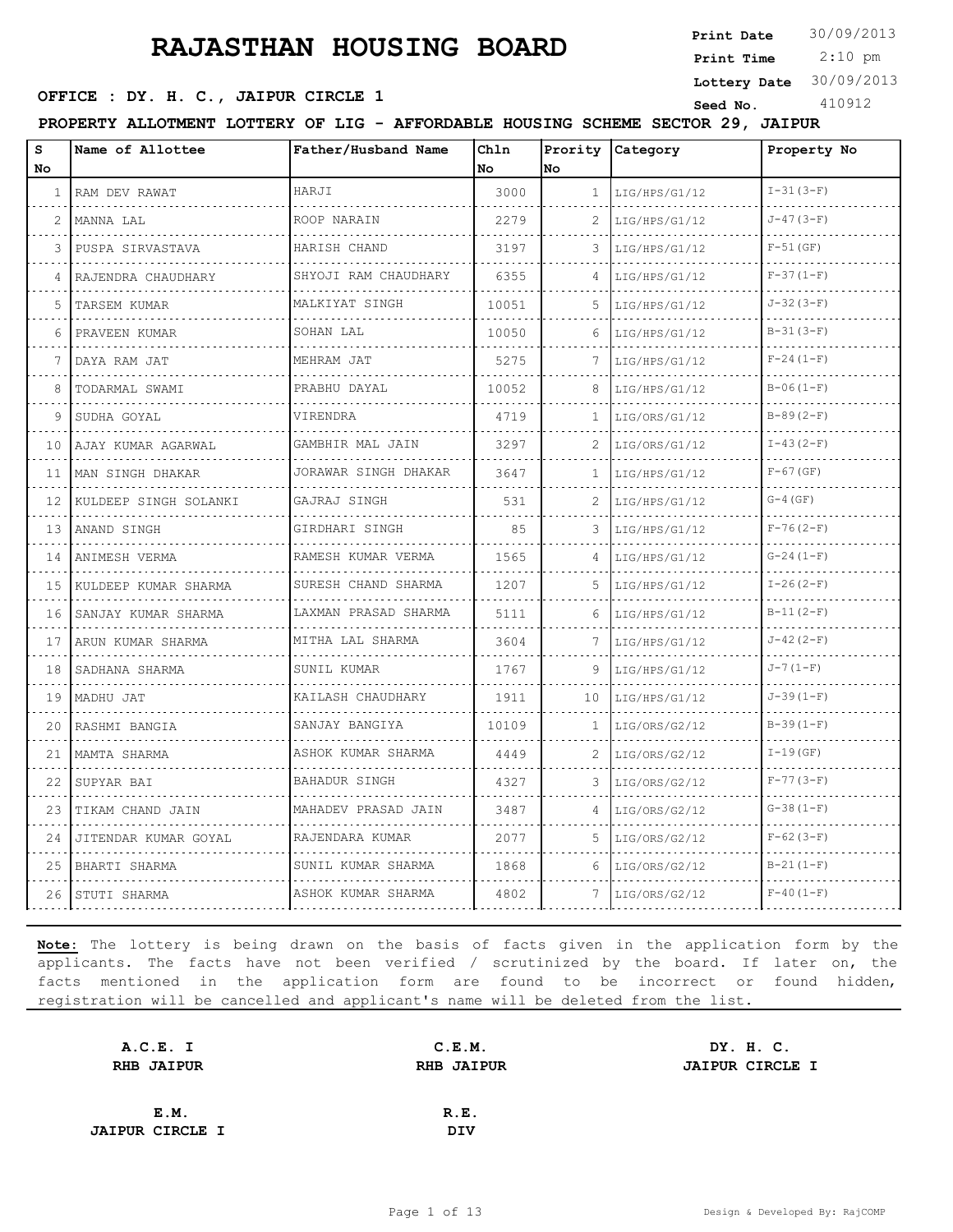**Print Date**  $30/09/2013$ 

 2:10 pm **Print Time**

#### **OFFICE : DY. H. C., JAIPUR CIRCLE 1** Seed No. 410912

**Lottery Date** 30/09/2013

**PROPERTY ALLOTMENT LOTTERY OF LIG - AFFORDABLE HOUSING SCHEME SECTOR 29, JAIPUR**

| s<br>No | Name of Allottee    | Father/Husband Name           | Chln<br>No | Prority<br>No | Category           | Property No  |
|---------|---------------------|-------------------------------|------------|---------------|--------------------|--------------|
| 27      | HANS RAJ            | <b>BABU LAL</b>               | 2655       | 8             | LIG/ORS/G2/12      | $F-89(2-F)$  |
| 28      | <b>UMA</b>          | VIJENDRA SINGH                | 4840       | 9             | LIG/ORS/G2/12      | $F-10(2-F)$  |
| 29      | ARVIND SINGH        | SAHAB SINGH PARMAR            | 1199       | 10            | LIG/ORS/G2/12      | $G-64(3-F)$  |
| 30      | RISHI KUMAR SHARMA  | BAJRANG LAL SHARMA            | 5005       | 11            | LIG/ORS/G2/12      | $I-8(1-F)$   |
| 31      | NEHA JAIN           | .<br>NARENDRA JAIN            | 8344       | 12            | .<br>LIG/ORS/G2/12 | $I-37(1-F)$  |
| 32      | ASHISH SHARMA       | PHOOL CHAND SHARMA            | 1869       | 13            | LIG/ORS/G2/12      | $B-54(1-F)$  |
| 33      | AYAN CHATTERJEE     | <u>.</u><br>C H CHATTOPADHYAY | 4956       | 16            | LIG/ORS/G2/12      | $B-13(3-F)$  |
| 34      | VIJAY SINGH         | HARI SINGH                    | 2344       | 18            | LIG/ORS/G2/12      | $B-23(1-F)$  |
| 35      | ANURAG PAREEK       | SUDESH PAREEK                 | 225        | 19            | LIG/ORS/G2/12      | $B-47(3-F)$  |
| 36      | BHAGWATI SHARMA     | R.D . SHARMA                  | 803        | 20            | LIG/ORS/G2/12      | $B-27(2-F)$  |
| 37      | RAJESH VIJAY        | REWAD MAL VIJAY               | 54         | 21            | LIG/ORS/G2/12      | $B-57(2-F)$  |
| 38      | ANUBHAV SHARMA      | ASHOK KUMAR SHARMA            | 4455       | 22            | LIG/ORS/G2/12      | $F-5(1-F)$   |
| 39      | LAXMAN              | .<br>NANAG RAM                | 2814       | 23            | LIG/ORS/G2/12      | $G-48(3-F)$  |
| 40      | ANAND KU. GUPTA     | RAMESH CHAND GUPTA            | 3029       | 25            | LIG/ORS/G2/12      | $B-71(1-F)$  |
| 41      | DINESH KUMAR TIWARI | LAKSHMAN PRASAD TIWARI<br>.   | 3348       | 26            | LIG/ORS/G2/12      | $G-60 (2-F)$ |
| 42      | SAVITRI             | RAJVEER SINGH                 | 6667       | 27            | LIG/ORS/G2/12      | $G-16(3-F)$  |
| 43      | PRATIBHA TANWAR     | MOOLCHAND                     | 10108      | 28            | LIG/ORS/G2/12      | $G-35(GF)$   |
| 44      | UMA SHANKER SHARMA  | DAMODAR LAL                   | 8305       | 29            | LIG/ORS/G2/12      | $G-39(1-F)$  |
| 45      | PRABUDHA SHARMA     | SUDHIR KUMAR SHARMA           | 2617       | 30            | LIG/ORS/G2/12      | $G-10(2-F)$  |
| 46      | ANJU KHATTER        | SANJAY KHATTER                | 3653       | 31            | LIG/ORS/G2/12      | $B-76(2-F)$  |
| 47      | PURSHOTAM DAS       | DHALU RFAM                    | 4086       | 32            | LIG/ORS/G2/12      | $I-23(1-F)$  |
| 48      | ARPAN GANGWAL       | ARUN KUMAR GANGWAL            | 2335       | 33            | LIG/ORS/G2/12      | $F-43(2-F)$  |
| 49      | ANIL KUMAR          | PRITUM DASS                   | 4363       | 34            | LIG/ORS/G2/12      | $I-27(2-F)$  |
| 50      | SANJEETA SHARMA     | RAJKUMAR SHARMA               | 2915       | 35            | LIG/ORS/G2/12      | $I-15(3-F)$  |
| 51      | SUBHAS BHARGAVA     | JUGAL KISHOR BHARGAVA         | 634        | 36            | LIG/ORS/G2/12      | $B-09(2-F)$  |
| 52      | GUNJAN BHATIYA      | LACCHMAN DAS BHATIYA          | 5565       | 37            | LIG/ORS/G2/12      | $G-58(2-F)$  |
|         |                     |                               |            |               |                    |              |

| A.C.E. I               | C.E.M.            | DY. H. C.              |
|------------------------|-------------------|------------------------|
| <b>RHB JAIPUR</b>      | <b>RHB JAIPUR</b> | <b>JAIPUR CIRCLE I</b> |
|                        |                   |                        |
| E.M.                   | R.E.              |                        |
| <b>JAIPUR CIRCLE I</b> | DIV               |                        |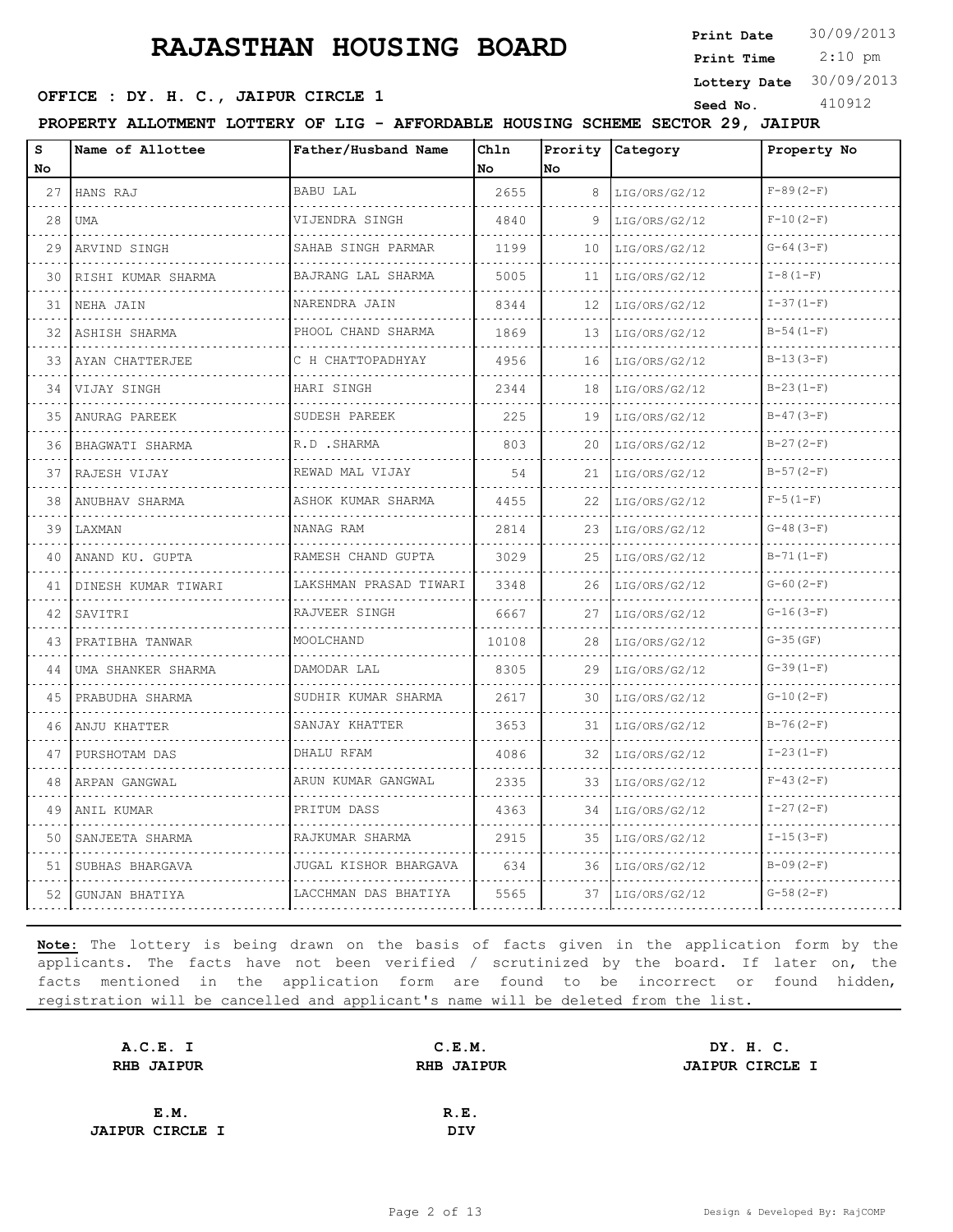**Print Date**  $30/09/2013$ 

 2:10 pm **Print Time**

**SEED OFFICE : DY. H. C., JAIPUR CIRCLE 1** Seed No. 410912

**Lottery Date** 30/09/2013

|--|

| s<br>No. | Name of Allottee     | Father/Husband Name      | Chln<br>No | Prority<br>No | Category           | Property No   |
|----------|----------------------|--------------------------|------------|---------------|--------------------|---------------|
| 53       | LAXMAN SINGH         | MANOHAR                  | 8304       | 38            | LIG/ORS/G2/12      | $F-78(3-F)$   |
| 54       | RAM KISHAN GURJAR    | BAJRANG LAL              | 3734       | 39            | LIG/ORS/G2/12      | $F-31(3-F)$   |
| 55       | SAVITRI SHUKLA       | PADAM PRAKASH SHUKLA     | 1814       | 40            | LIG/ORS/G2/12      | $G-7(1-F)$    |
| 56       | RAJRANI              | PUSHKAR                  | 2494       | 41            | LIG/ORS/G2/12      | $I - 5(1-F)$  |
| 57       | AKHLESH KR GUPTA     | MURARILAL GUPTA          | 4731       | 42            | LIG/ORS/G2/12      | $F-48(3-F)$   |
| 58       | SANJAY SHARMA        | MOOL CHAND               | 1402       | 43            | LIG/ORS/G2/12      | $G-44(2-F)$   |
| 59       | MANAK CHAND SONI     | PRAHALAD JI SONI         | 1405       | 44            | LIG/ORS/G2/12      | $G-12(2-F)$   |
| 60       | VIRENDRA             | MADAN GOPAL              | 2322       | 45            | LIG/ORS/G2/12      | $B-58(2-F)$   |
| 61       | SORABH JAIN          | PARAS KUMAR JAIN         | 2144       | 46            | LIG/ORS/G2/12      | $B-61(3-F)$   |
| 62       | NEETA DEVI           | HARISH CHAND LAKANI<br>. | 530        | 47            | LIG/ORS/G2/12      | $G-17(GF)$    |
| 63       | RAHUL KUMAR SHARMA   | MAHSH CHAND              | 5421       | 48            | LIG/ORS/G2/12      | $G-5(1-F)$    |
| 64       | HARI OM              | TUNDA RAM                | 4021       | 49            | LIG/ORS/G2/12      | $B-34$ (GF)   |
| 65       | SUMAN                | CHANDER SINGH            | 10111      | 50            | LIG/ORS/G2/12<br>. | $F-81$ (GF)   |
| 66       | MANISH KUMAR         | <b>RAMESH</b>            | 4883       | 52            | LIG/ORS/G2/12      | $F-44(2-F)$   |
| 67       | SUNIL YADAV          | RAGHUVEER SINGH          | 4421       | 53            | LIG/ORS/G2/12      | $F-34$ (GF)   |
| 68       | REKHA YADAV          | SUMIT YADAV              | 5354       | 55            | LIG/ORS/G2/12      | $B-08(1-F)$   |
| 69       | JITENDRA KUMAR       | ROOP KUMAR               | 197        | 56            | LIG/ORS/G2/12      | $F-3$ (GF)    |
| 70       | CHANDRA PRAKASH      | JEEVAN DAS ARRORA        | 3731       | 57            | LIG/ORS/G2/12      | $F - 75(2-F)$ |
| 71       | PHOOLI DEVI          | BIRBAL RAM               | 3813       | 58            | LIG/ORS/G2/12      | $B-67$ (GF)   |
| 72       | GIRIRAJ PRASAD SAINI | MATHURA LAL SAINI        | 1393       | 59            | LIG/ORS/G2/12      | $I-10(2-F)$   |
| 73       | SAVITA KANWAR        | PRATAP SINGH             | 4839       | 60            | LIG/ORS/G2/12      | $I-34$ (GF)   |
| 74       | NIRMLA BHATIA        | RAJKUMAR                 | 4511       | 61            | LIG/ORS/G2/12      | $B-51$ (GF)   |
| 75       | SANDEEP BARSAR       | GANGA LAHARI SHARMA      | 3906       | 63            | LIG/ORS/G2/12      | $G-21(1-F)$   |
| 76       | ANOOP KUMAR GUPTA    | M.K. GUPTA               | 10107      | 64            | LIG/ORS/G2/12      | $F-68$ (GF)   |
| 77       | GHAN SHYAM MALI      | RAM HET MALI             | 3735       | 65            | LIG/ORS/G2/12      | $F-93(3-F)$   |
| 78       | VINITA RATHOD        | PRATAP SINGH             | 1521       | 66.           | LIG/ORS/G2/12      | $F-30(3-F)$   |

| A.C.E. I               | C.E.M.            | DY. H. C.              |
|------------------------|-------------------|------------------------|
| <b>RHB JAIPUR</b>      | <b>RHB JAIPUR</b> | <b>JAIPUR CIRCLE I</b> |
|                        |                   |                        |
| E.M.                   | R.E.              |                        |
| <b>JAIPUR CIRCLE I</b> | DIV               |                        |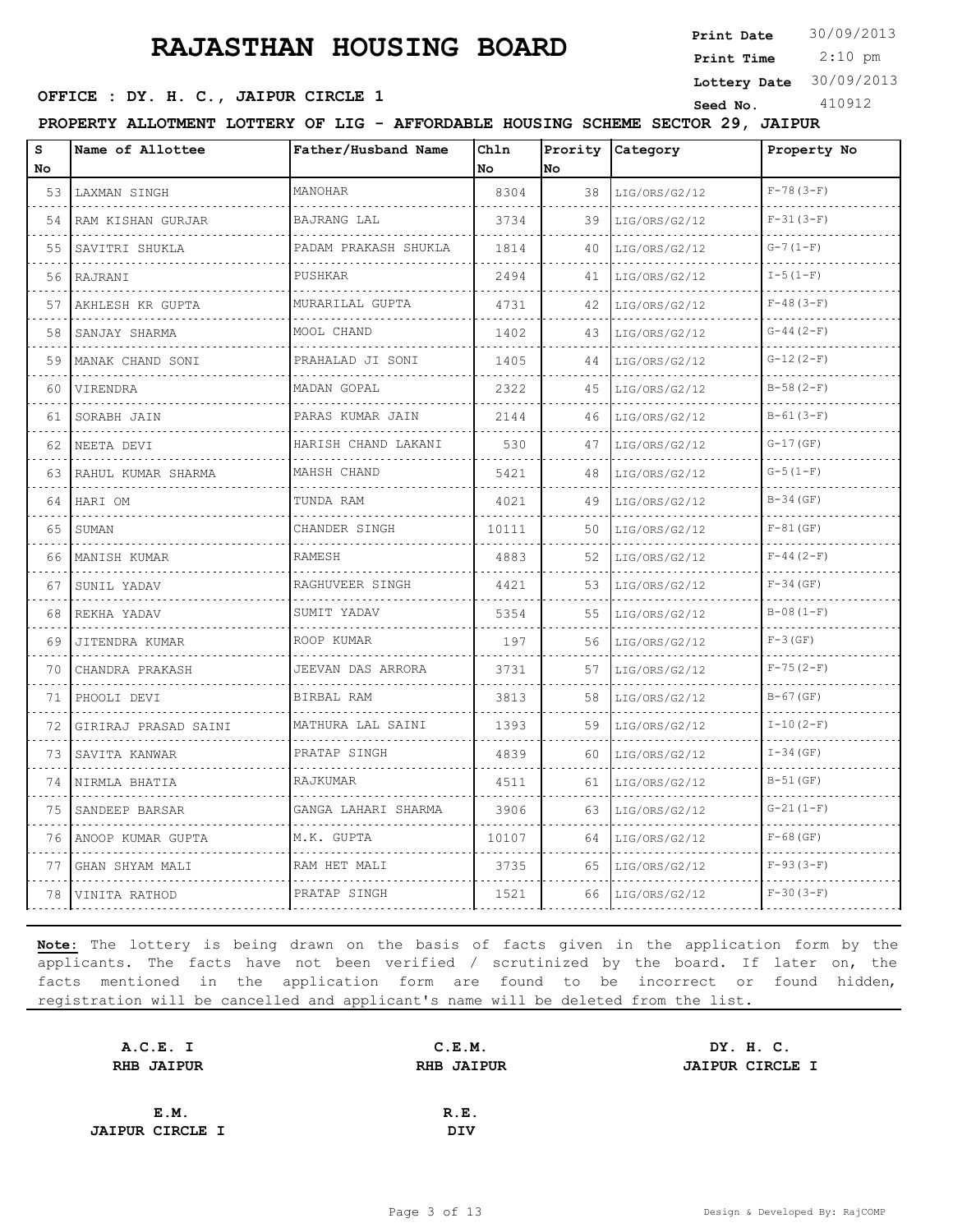**Print Date**  $30/09/2013$ 

 2:10 pm **Print Time**

**Lottery Date** 30/09/2013

# **OFFICE : DY. H. C., JAIPUR CIRCLE 1** Seed No. 410912

|--|

| S<br>No.                                         | Name of Allottee         | Father/Husband Name           | Chln<br>No | Prority<br><b>No</b> | Category           | Property No   |
|--------------------------------------------------|--------------------------|-------------------------------|------------|----------------------|--------------------|---------------|
| 79                                               | ADITYA DWIVEDI           | MAHESH DWIVEDI                | 4046       | 67                   | LIG/ORS/G2/12      | $B-91(2-F)$   |
| .<br>80                                          | .<br>KAVITA DHAMEJA      | .<br>SUNDAR LAL               | 2538       | 68                   | .<br>LIG/ORS/G2/12 | $F-55(1-F)$   |
| 81                                               | LOKESH KUMAR             | RAM CHANDRA                   | 4737       | $\mathbf{1}$         | LIG/HPS/G2/12      | $I-40(1-F)$   |
| 82                                               | RAJ KUMARI SHARMA        | PURANCHAND                    | 4590       | 2                    | LIG/HPS/G2/12      | $G-8(1-F)$    |
| 83                                               | .<br>MANOJ KUMAR HOTWANI | .<br>GAGAN DAS HOTWANI        | 3943       | 4                    | LIG/HPS/G2/12      | $G-14(3-F)$   |
| 84                                               | NILIMA SHRIVASTAVA       | SANJAY PRAKASH                | 6095       | 5                    | LIG/HPS/G2/12      | $J-2$ (GF)    |
| 85                                               | NEHA BADJATYA            | CHANDRA KUMAR BADJATYA        | 6144       | 6                    | LIG/HPS/G2/12      | $F-91(2-F)$   |
| 86                                               | .<br>KANCHAN WADHWA      | SANJIV KUMAR                  | 4707       |                      | .<br>LIG/HPS/G2/12 | $B-74(2-F)$   |
| 87                                               | VIKRAM BAPNA             | MUKUT BAPNA                   | 4352       | 9                    | LIG/HPS/G2/12      | $J - 33$ (GF) |
| 88                                               | LATA VANJANI             | DHANUMAL                      | 4627       | 10                   | LIG/HPS/G2/12      | $I-41 (2-F)$  |
| 89                                               | SHARAD ARYA              | SASHI KANT ARYA               | 4934       | 11                   | LIG/HPS/G2/12      | $F-61(3-F)$   |
| 90                                               | YASHWANT SONI            | SHYAM LAL                     | 2772       | 13                   | LIG/HPS/G2/12      | $B-40(1-F)$   |
| 91                                               | PREETAM KUMAR            | ROHIT KUMAR JEN<br>.          | 1347       | 14                   | LIG/HPS/G2/12      | $F-90 (2-F)$  |
| 92                                               | ALOK SAMOTA              | LAL CHAND SAMOTA              | 2238       | 15                   | LIG/HPS/G2/12      | $G-26(2-F)$   |
| 93                                               | SANJAY MITTAL            | RAMESH CHAND MITTAL           | 3369       | 16                   | LIG/HPS/G2/12      | $I-32(3-F)$   |
| 94                                               | RAJNI KAPOOR             | GURU CHARAN<br>de de decembre | 1041       | 18                   | LIG/HPS/G2/12      | $G-20(GF)$    |
| 95                                               | RAJENDRA KUMAR GUPTA     | NARAYAN DAS                   | 5400       | 19                   | LIG/HPS/G2/12      | $G-55(1-F)$   |
| 96                                               | HARISH KUMAR HARIRAMANI  | JAMIYAT RAI                   | 980        | 20                   | LIG/HPS/G2/12      | $I-48(3-F)$   |
| 97                                               | PRAVEEN GUPTA            | KEDAR NATH GUPTA              | 1045       | 21                   | LIG/HPS/G2/12      | $B-55(1-F)$   |
| 98                                               | VISHNU KUMAR             | AMAR SINGH                    | 6810       | 22                   | LIG/HPS/G2/12      | $F-23(1-F)$   |
| 99                                               | RAJESH GUPTA             | KAILASH GUPTA                 | 2236       | 23                   | LIG/HPS/G2/12      | $B-90(2-F)$   |
| 100                                              | RAJANI                   | SHYAM                         | 2297       | 24                   | LIG/HPS/G2/12      | $G-22(1-F)$   |
| $\omega$ , $\omega$ , $\omega$ , $\omega$<br>101 | KAMLESH JETHANI          | NARESH KR JETHANI             | 4504       | 25                   | LIG/HPS/G2/12      | $I-47(3-F)$   |
| 102                                              | YATENDRA YADAV           | JAGDISH PRASAD YADAV          | 4886       | 26                   | LIG/HPS/G2/12      | $J - 6(1-F)$  |
| 103<br>$\sim$ $\sim$ $\sim$ $\sim$               | PRADEEP KUMAR            | NARAIN DAS                    | 720        | 27                   | LIG/HPS/G2/12      | $G-40(1-F)$   |
|                                                  | 104 HUKAM CHAND GARG     | BRIJ MOHAN GARG               | 2674       | 28                   | LIG/HPS/G2/12      | $B-88(1-F)$   |

| A.C.E. I               | C.E.M.            | DY. H. C.              |  |
|------------------------|-------------------|------------------------|--|
| <b>RHB JAIPUR</b>      | <b>RHB JAIPUR</b> | <b>JAIPUR CIRCLE I</b> |  |
|                        |                   |                        |  |
| E.M.                   | R.E.              |                        |  |
| <b>JAIPUR CIRCLE I</b> | DIV               |                        |  |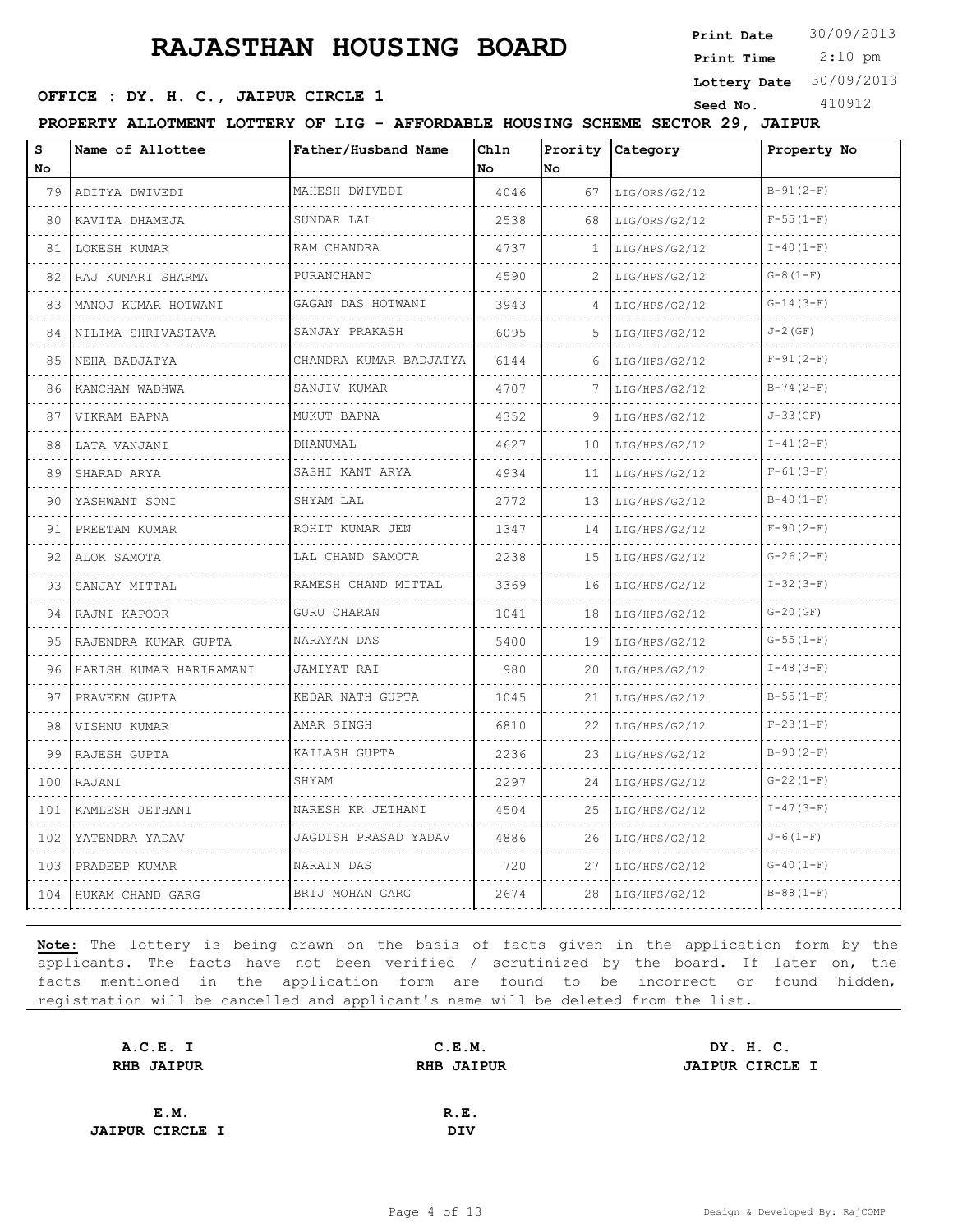**Print Date**  $30/09/2013$ 

 2:10 pm **Print Time**

#### **OFFICE : DY. H. C., JAIPUR CIRCLE 1** Seed No. 410912

**Lottery Date** 30/09/2013

**PROPERTY ALLOTMENT LOTTERY OF LIG - AFFORDABLE HOUSING SCHEME SECTOR 29, JAIPUR**

| S<br>No                            | Name of Allottee    | Father/Husband Name      | Chln<br>No | Prority<br>No | Category                  | Property No     |
|------------------------------------|---------------------|--------------------------|------------|---------------|---------------------------|-----------------|
| 105                                | RAJESH BAGRI        | LALLU LAL BAGRI          | 2420       | 29            | LIG/HPS/G2/12             | $F-29(3-F)$     |
| .<br>106                           | PARVATI             | .<br>SURESH KUMAR        | 58         | 30            | .<br>LIG/HPS/G2/12        | $G-9(2-F)$      |
| 107                                | PRAHALAD NARAYAN    | JAGDISH NARAYAN          | 4944       | 31            | LIG/HPS/G2/12             | $F-42(2-F)$     |
| 108                                | DAYA RAM CHOUDHARY  | RAM KARAN CHOUDHARY<br>. | 3921       | 32            | LIG/HPS/G2/12             | $I-30(3-F)$     |
| $\sim$ $\sim$ $\sim$ $\sim$<br>109 | OM PRAKASH CHHIPA   | TARA CHAND CHHIPA        | 5481       | 33            | LIG/HPS/G2/12             | $F-58(2-F)$     |
| 110                                | DHAN SINGH RAJAWAT  | .<br>JODH SINGH          | 1880       | 34            | LIG/HPS/G2/12             | $B-36$ (GF)     |
| 111                                | AMIT AGRAWAL<br>.   | RAJENDRA AGRWAL<br>.     | 408        | 35            | LIG/HPS/G2/12<br><u>.</u> | $F-80(3-F)$     |
| الدائد الدائد<br>112               | ANIL KUMAR OSWAL    | GYANCHAND OSWAL<br>.     | 2908       | 36            | LIG/HPS/G2/12             | $F-45(3-F)$     |
| 113                                | RAJESH JAIN         | KHEM CHAND JAIN          | 6098       | 37            | LIG/HPS/G2/12             | $I-42 (2-F)$    |
| 114                                | GEETA               | PRAKASH CHAND<br>.       | 3766       | 38            | LIG/HPS/G2/12             | $B-66$ (GF)     |
| $\sim$ $\sim$ $\sim$ $\sim$<br>115 | ABHISHEK SINGH      | BHAWAR SINGH<br>.        | 1399       | 39            | LIG/HPS/G2/12             | $F-38(1-F)$     |
| 116                                | RAM BAKSH SHARMA    | RAMSAHAI SHARMA          | 122        | 41            | LIG/HPS/G2/12             | $B-37(1-F)$     |
| 117                                | ANITA GUPTA         | MAHESH CHAND<br>.        | 984        | 42            | LIG/HPS/G2/12<br>.        | $G-31(3-F)$     |
| $\sim$ $\sim$ $\sim$ $\sim$<br>118 | VISHESH VYAS        | RAKESH VYAS              | 10102      | 44            | LIG/HPS/G2/12             | $I-29(3-F)$     |
| 119                                | YOGENDRA KUMAR      | <b>DWARKA PRASAD</b>     | 4873       | 46            | LIG/HPS/G2/12             | $G-63(3-F)$     |
| 120                                | VIJAY KR. GOYAL     | ANIL KR. GOYAL<br>.      | 4730       | 49            | LIG/HPS/G2/12             | $B-32(3-F)$     |
| $\sim$ $\sim$ $\sim$ $\sim$<br>121 | AAKASH              | SATISH CHAND             | 5201       | 50            | LIG/HPS/G2/12             | $F-8(1-F)$      |
| 122                                | OMPRAKASH KOTHARI   | CHATURBHUJ KOTHARI       | 2937       | 51            | LIG/HPS/G2/12             | $I-16(3-F)$     |
| .<br>123                           | SANGEETA SAXENA     | NEERAJ KUMAR SAXENA<br>. | 3345       | 52            | LIG/HPS/G2/12             | $I-33$ (GF)     |
| $\sim$ $\sim$ $\sim$ $\sim$<br>124 | VIKAS GUPTA         | MAHENDRA KUMAR           | 8340       | 53            | LIG/HPS/G2/12             | $B-94(3-F)$     |
| 125                                | SALONI VERMA        | JAGDISH PRASAD VERMA     | 4554       | 55            | LIG/HPS/G2/12             | $J - 22(1 - F)$ |
| 126                                | KAVITA DAYALANI     | SHYAM DAYALANI           | 4770       | 56            | LIG/HPS/G2/12             | $G-59(2-F)$     |
| $\sim 100$ km $^{-1}$<br>127       | TULSI DAS TILANI    | BALDEV KUMAR TILANI      | 1884       | 57            | LIG/HPS/G2/12             | $J-37(1-F)$     |
| 128                                | KANAHAYA LAL SHARMA | NANAG RAM                | 5526       | 58            | LIG/HPS/G2/12             | $J - 31(3 - F)$ |
| 129                                | POONAM BHATIYA      | RAJENDRA KUMAR<br>.      | 5564       | 59            | LIG/HPS/G2/12             | $F-71(1-F)$     |
| 130                                | NITIN TEJWANI       | NANAK TEJWANI            | 2682       | 60            | LIG/HPS/G2/12             | $B-05(1-F)$     |

| A.C.E. I               | C.E.M.            | DY. H. C.              |
|------------------------|-------------------|------------------------|
| <b>RHB JAIPUR</b>      | <b>RHB JAIPUR</b> | <b>JAIPUR CIRCLE I</b> |
|                        |                   |                        |
| E.M.                   | R.E.              |                        |
| <b>JAIPUR CIRCLE I</b> | <b>DIV</b>        |                        |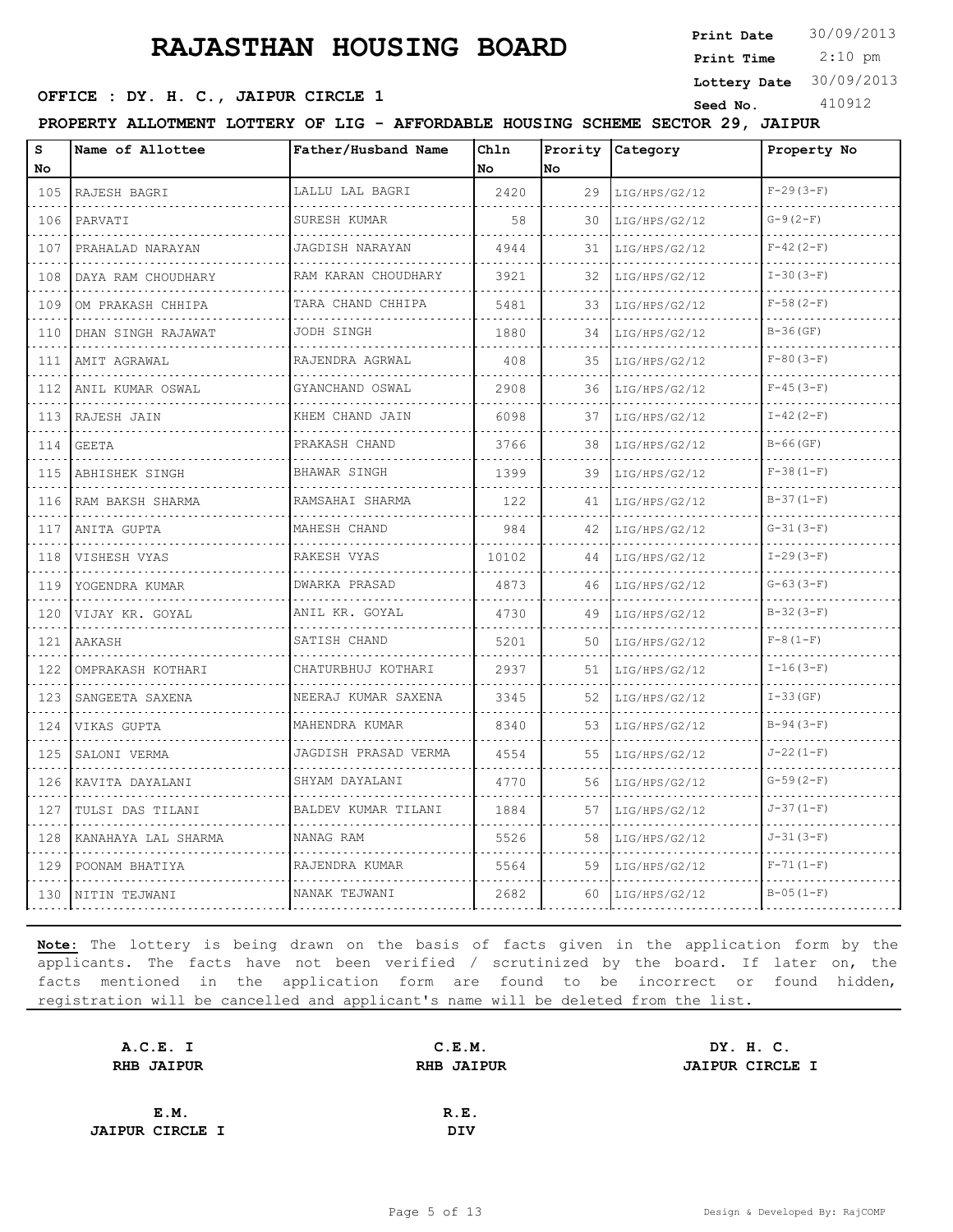**Print Date**  $30/09/2013$ 

 2:10 pm **Print Time**

#### **OFFICE : DY. H. C., JAIPUR CIRCLE 1** Seed No. 410912

**Lottery Date** 30/09/2013

**PROPERTY ALLOTMENT LOTTERY OF LIG - AFFORDABLE HOUSING SCHEME SECTOR 29, JAIPUR**

| S<br>No                            | Name of Allottee       | Father/Husband Name           | Chln<br>No | Prority<br>lno. | Category           | Property No   |
|------------------------------------|------------------------|-------------------------------|------------|-----------------|--------------------|---------------|
| 131                                | VIVEK SHAH             | ARUN SHAH                     | 5172       | 61              | LIG/HPS/G2/12      | $F-72(1-F)$   |
| .<br>132                           | .<br>RAKHI JAYASWAL    | RAVI KUMAR JAYASWAL           | 6130       | 62              | .<br>LIG/HPS/G2/12 | $G - 52$ (GF) |
| 133                                | PRIYANKA               | MANOJ                         | 4339       | 63              | LIG/HPS/G2/12      | $J - 20$ (GF) |
| 134                                | VIJAY MISHRA           | R C MISHRA                    | 2404       | 64              | LIG/HPS/G2/12      | $B-75(2-F)$   |
| 135                                | .<br>RUPA MEDHARAAJANI | MOHAN LAL                     | 5655       | 65              | LIG/HPS/G2/12      | $G-42(2-F)$   |
| 136                                | RAHUL KR. SACHDEVA     | ASHOK KR. SACHDEVA            | 383        | 66              | LIG/HPS/G2/12      | $F-47(3-F)$   |
| 137                                | VIJAYA RAJ             | VIJAY KUMAR                   | 10100      | 67              | LIG/HPS/G2/12      | $G-1(GF)$     |
| $\sim$ $\sim$ $\sim$ $\sim$<br>138 | ANIL KUMAR             | .<br>JAMIYAT RAI              | 982        | 68              | LIG/HPS/G2/12      | $G-19(GF)$    |
| 139                                | SUJEET SINGH           | KAMAN SINGH                   | 2413       | 69              | LIG/HPS/G2/12      | $F-60(2-F)$   |
| 140                                | NATHU LAL CHOUDHARY    | KESAR LAL CHOUDHARY           | 1154       | 70              | LIG/HPS/G2/12      | $B-24(1-F)$   |
| $  -$<br>141                       | KAVITA PREM CHANDANI   | ASHOK KUMAR                   | 1157       | 72              | LIG/HPS/G2/12      | $G-50$ (GF)   |
| 142                                | LALIT KISHORE PAREEK   | RAM PRASAD                    | 1150       | 73              | LIG/HPS/G2/12      | $F-28(2-F)$   |
| 143                                | NISHA UPADHYAY         | AJAY KUMAR                    | 8374       | 74              | LIG/HPS/G2/12      | $I-60 (2-F)$  |
| الدائد الدائد<br>144               | SHABNAM KHAN           | KAMRUDDIN KHAN                | 1530       | 75              | LIG/HPS/G2/12      | $B-92(2-F)$   |
| 145                                | MUKESH KUMAR GUPTA     | RAMAVATAR GUPTA               | 10072      | 76              | LIG/HPS/G2/12      | $F-1$ (GF)    |
| 146                                | SUBODH AGARWAL         | SOHAN LAL AGARWAL<br><u>.</u> | 5178       | 77              | LIG/HPS/G2/12      | $B-12(2-F)$   |
| .<br>147                           | RAMESH DEVI YADAV      | MANGAL RAM YADAV              | 771        | 78              | LIG/HPS/G2/12      | $F-94(3-F)$   |
| 148                                | MAHENDRA KUMAR         | MOHAN LAL                     | 5660       | 79              | LIG/HPS/G2/12      | $J-11(2-F)$   |
| 149                                | DEVI BAI               | ARJUN DAS                     | 1152       | 80              | LIG/HPS/G2/12      | $J-44 (2-F)$  |
| .<br>150                           | TULSA KANWAR BAGHELA   | TAKHT SINGH BAGHELA           | 3750       | 81              | LIG/HPS/G2/12      | $F-85(1-F)$   |
| 151                                | ASHUTOSH RAWAT         | VISHNU KUMAR RAWAT            | 1751       | 82              | LIG/HPS/G2/12      | $G-13(3-F)$   |
| .<br>152                           | BEENA DEVI             | MADAN LAL                     | 2539       | 83              | LIG/HPS/G2/12      | $J-40(1-F)$   |
| .<br>153                           | RAMESH CHAND SHARMA    | GOPAL LAL SHARMA              | 3446       | 84              | LIG/HPS/G2/12      | $B-84$ (GF)   |
| 154                                | KUSH KUMAR GULATI      | KASTURI LAL                   | 382        | 85              | LIG/HPS/G2/12      | $F-25(2-F)$   |
| 155                                | SANTOSH DEVI           | BHAGVAN SAHAI                 | 2901       | 86              | LIG/HPS/G2/12      | $I-52$ (GF)   |
|                                    | 156 AMIT SINGH         | RAVINDRA PAL SINGH            | 1896       | 87              | LIG/HPS/G2/12      | $I-14(3-F)$   |

| A.C.E. I               | C.E.M.            | DY. H. C.              |  |
|------------------------|-------------------|------------------------|--|
| <b>RHB JAIPUR</b>      | <b>RHB JAIPUR</b> | <b>JAIPUR CIRCLE I</b> |  |
|                        |                   |                        |  |
| E.M.                   | R.E.              |                        |  |
| <b>JAIPUR CIRCLE I</b> | DIV               |                        |  |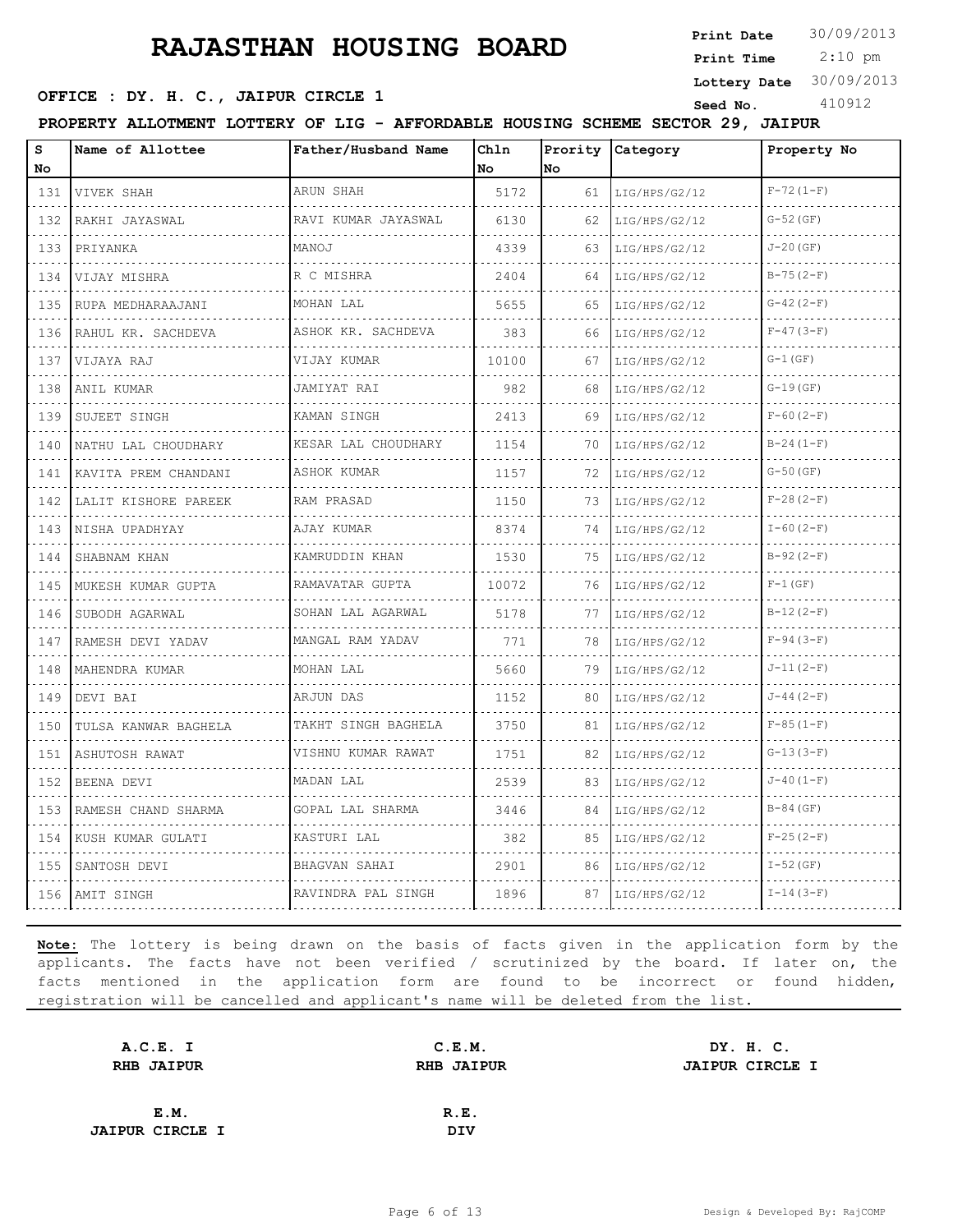**Print Date**  $30/09/2013$ 

 2:10 pm **Print Time**

**Lottery Date** 30/09/2013

#### **OFFICE : DY. H. C., JAIPUR CIRCLE 1** Seed No. 410912

**PROPERTY ALLOTMENT LOTTERY OF LIG - AFFORDABLE HOUSING SCHEME SECTOR 29, JAIPUR**

| s<br>No | Name of Allottee      | Father/Husband Name              | Ch1n<br>No. | Prority<br>No. | Category           | Property No      |
|---------|-----------------------|----------------------------------|-------------|----------------|--------------------|------------------|
| 157     | ANITA                 | NARESH KUMAR                     | 6036        | 89             | LIG/HPS/G2/12      | $J-43(2-F)$      |
| 158     | LAJWANTI              | LAL CHAND                        | 4681        | 90             | .<br>LIG/HPS/G2/12 | $G-2$ (GF)       |
| 159     | RAMAWTAR SHARMA       | PRAHALAD SHARMA                  | 2951        | 91             | LIG/HPS/G2/12      | $G-45(3-F)$      |
| 160     | MADAN LAL CHAUDHARY   | <b>B L CHAUDHARY</b>             | 4517        | 92             | LIG/HPS/G2/12      | $J - 29(3-F)$    |
| 161     | TRILOK CHAND          | HIRA NAND                        | 4963        | 93             | LIG/HPS/G2/12      | $G-15(3-F)$      |
| 162     | KANARAM               | JAGDISH                          | 1165        | 94             | LIG/HPS/G2/12      | $B-19$ (GF)      |
| 163     | DAYAL DAS             | RADHEYSHYAM                      | 2181        | 95             | LIG/HPS/G2/12      | $I-58 (2-F)$     |
| 164     | SUNIL KUMAR GUPTA     | DAMODAR LAL GUPTA                | 3409        | 96             | LIG/HPS/G2/12      | $G-28(2-F)$      |
| 165     | SUMAN LATA            | SANJEEV KUMAR                    | 5155        | 97             | LIG/HPS/G2/12      | $I-1(GF)$        |
| 166     | MAMTA                 | RAVINDRA KUMAR SAHARA            | 8346        | 98             | LIG/HPS/G2/12      | $I-51$ (GF)      |
| 167     | LEELA DHAR SHARMA     | GANGA SAHAI                      | 898         | 99             | LIG/HPS/G2/12      | $B-96(3-F)$      |
| 168     | MANISHA CHOUDHARY     | AMAR PAL CHOUDHARY               | 5654        | 100            | LIG/HPS/G2/12      | $B-14(3-F)$      |
| 169     | TAPESH SUKLA          | PURUSOTAAM SUKALA                | 1169        | 101            | LIG/HPS/G2/12      | $J-30(3-F)$      |
| 170     | SUNIL SHARMA          | RAM KRISHAN SHARMA               | 5431        | 102            | LIG/HPS/G2/12      | $F-92(2-F)$      |
| 171     | INDRA SHARMA          | SHYAM LAL                        | 4674        | 103            | LIG/HPS/G2/12      | $F-9(2-F)$       |
| 172     | MUNNA KHAN            | ABDUL HAKIM<br>dia dia dia dia 4 | 5138        | 104            | LIG/HPS/G2/12      | $F-12(2-F)$      |
| 173     | VINDESHWAR SAHANI     | AATWARI SAHNI                    | 2668        | 105            | LIG/HPS/G2/12      | $B-41(2-F)$      |
| 174     | KAMLA DEVI AGRWAL     | KALYAN MAL AGARWAL               | 3215        | 107            | LIG/HPS/G2/12      | $J - 28 (2 - F)$ |
| 175     | MUKESH JAT            | LAXMI NARAYAN<br>.               | 951         | 108            | LIG/HPS/G2/12      | $J-8(1-F)$       |
| 176     | ROHIT MANGAL          | D C MANGAL                       | 9449        | 109            | LIG/HPS/G2/12      | $I-28(2-F)$      |
| 177     | TRIPTA DEVI           | RAJINDER                         | 693         | 110            | LIG/HPS/G2/12      | $I-17(GF)$       |
| 178     | JYOTI MAHESHWARI      | CHAND PRAKESH                    | 671         | 111            | LIG/HPS/G2/12      | $F-79(3-F)$      |
| 179     | POOJA                 | ANIL KUMAR                       | 1101        | 113            | LIG/HPS/G2/12      | $I-4$ (GF)       |
| 180     | CHETNA SHARMA         | NARSINGH LAL SHARMA              | 4418        | 114            | LIG/HPS/G2/12      | $J - 25(2-F)$    |
| 181     | HIMASHU VYAS          | B.P. VYAS                        | 3148        | 115            | LIG/HPS/G2/12      | $B-63(3-F)$      |
| 182     | RAJENDRA KUMAR SHARMA | BALA SAHAT SHARMA                | 4688        | 116            | LIG/HPS/G2/12      | $F-13(3-F)$      |

| A.C.E. I               | C.E.M.            | DY. H. C.              |
|------------------------|-------------------|------------------------|
| <b>RHB JAIPUR</b>      | <b>RHB JAIPUR</b> | <b>JAIPUR CIRCLE I</b> |
|                        |                   |                        |
| E.M.                   | R.E.              |                        |
| <b>JAIPUR CIRCLE I</b> | <b>DIV</b>        |                        |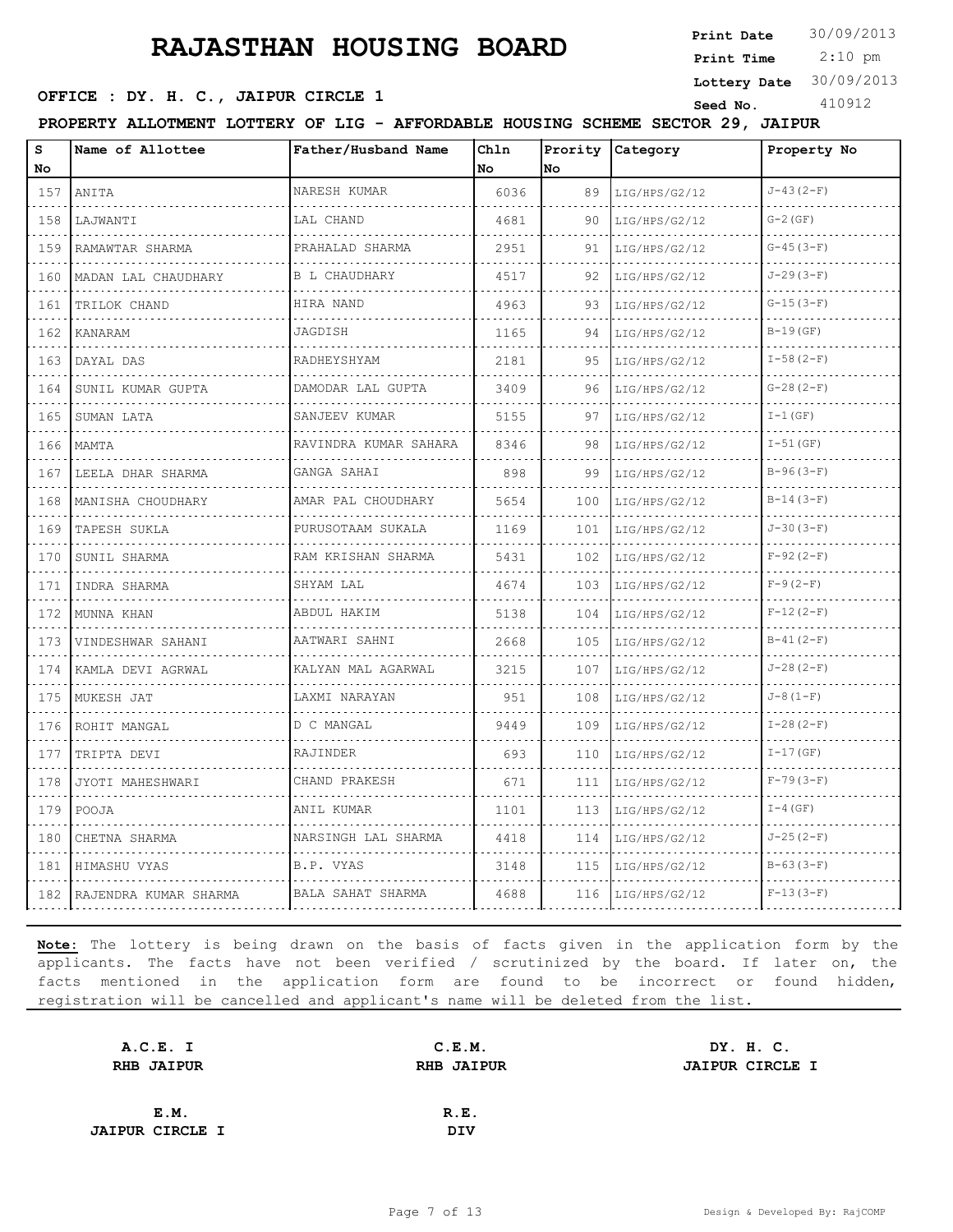**Print Date**  $30/09/2013$ 

 2:10 pm **Print Time**

**Lottery Date** 30/09/2013

#### **OFFICE : DY. H. C., JAIPUR CIRCLE 1** Seed No. 410912

**PROPERTY ALLOTMENT LOTTERY OF LIG - AFFORDABLE HOUSING SCHEME SECTOR 29, JAIPUR**

| s<br>No  | Name of Allottee         | Father/Husband Name      | Chln<br>No | Prority<br>lNo. | Category      | Property No   |
|----------|--------------------------|--------------------------|------------|-----------------|---------------|---------------|
| 183      | JAYENDRA KUMAR SHARMA    | RAJENDRA KUMAR SHARMA    | 5619       | 117             | LIG/HPS/G2/12 | $F-49$ (GF)   |
| 184      | BHARTI DEVI RAWAT        | KAMAL SINGH              | 2987       | 118             | LIG/HPS/G2/12 | $I-35(GF)$    |
| 185      | YOGITA GOYAL             | MAHEMDRA GOYAL           | 2090       | 119             | LIG/HPS/G2/12 | $I-11(2-F)$   |
| 186      | .<br>AMIT KUMAR JAIN     | PADAM KUMAR JAIN<br>.    | 2291       | 121             | LIG/HPS/G2/12 | $J-41(2-F)$   |
| 187      | RAKESH KUMAR SHARMA      | SITA RAM SHARMA          | 612        | 123             | LIG/HPS/G2/12 | $I-45(3-F)$   |
| 188      | SHIV KUMAR BASANDANI     | HOTCHAND BASANDANI       | 5509       | 124             | LIG/HPS/G2/12 | $F-2$ (GF)    |
| 189      | JAGPAL SINGH             | DHARAM SINGH             | 4461       | 125             | LIG/HPS/G2/12 | $B-42(2-F)$   |
| 190      | JAGNATH SHARMA           | GANGARAM SHARMA          | 1469       | 126             | LIG/HPS/G2/12 | $F - 70(1-F)$ |
| .<br>191 | <b>GEETA SHARMA</b>      | JAGDISH PRASAD SHARMA    | 4869       | 127             | LIG/HPS/G2/12 | $F-16(3-F)$   |
| 192      | PRIYADARSHANI SAXENA     | BHUPENDRA SAHAI SAXENA   | 1112       | 128             | LIG/HPS/G2/12 | $I-55(1-F)$   |
| 193      | SANTOSH KUMAR            | FATEH CHAND              | 2435       | 129             | LIG/HPS/G2/12 | $I-62(3-F)$   |
| 194      | KISHORE KUMAR KALANI     | SH. LAXMAN DAS KALANI    | 3379       | 130             | LIG/HPS/G2/12 | $F-84$ (GF)   |
| 195      | VIDYA DEVI RAMCHANDANI   | NARAYAN DAS              | 9410       | 131             | LIG/HPS/G2/12 | $G-37(1-F)$   |
| 196      | SEEMA RAJPUT             | RATAN SINGH              | 6087       | 132             | LIG/HPS/G2/12 | $G-29(3-F)$   |
| 197      | NAVIN SHARMA             | C L SHARMA               | 3159       | 133             | LIG/HPS/G2/12 | $B-22(1-F)$   |
| 198      | ROHIT KUMAR              | SATISH KUMAR             | 4928       | 134             | LIG/HPS/G2/12 | $B-44(2-F)$   |
| 199      | HANS KUMAR               | BANEARI LAL              | 2642       | 135             | LIG/HPS/G2/12 | $B-02$ (GF)   |
| 200      | YADVENDRA GAUTAM         | MOHAL LAL GAUTAM         | 5270       | 136             | LIG/HPS/G2/12 | $G-51(GF)$    |
| 201      | CHANDRA LEKHA            | JAGDISH NARAIN           | 4013       | 137             | LIG/HPS/G2/12 | $B-53(1-F)$   |
| 202      | SANTOSH KUMAR            | JAGAT MAL                | 1432       | 138             | LIG/HPS/G2/12 | $J-14(3-F)$   |
| 203      | VIKAS KUMAR SHARMA       | DEVKI NANDAN SHARMA<br>. | 2114       | 139             | LIG/HPS/G2/12 | $B-25(2-F)$   |
| 204      | JITENDRA SINGH SHEKHAWAT | SURJAN SINGH SHEKHAWAT   | 934        | 140             | LIG/HPS/G2/12 | $F-6(1-F)$    |
| 205      | DIWANSHU GUPTA           | HANUMAN SAHAI GUPTA      | 3951       | 141             | LIG/HPS/G2/12 | $G-49(GF)$    |
| 206      | SANDEEP SINGH            | SHYAM SUNDAR SINGH       | 1625       | 142             | LIG/HPS/G2/12 | $F-15(3-F)$   |
| 207      | USHA AGARWAL             | VIJAY KU. AGRWAL         | 3216       | 143             | LIG/HPS/G2/12 | $I-64 (3-F)$  |
| 208      | PANKAJ KUMAR AGARWAL     | GAJENDRA GOPAL AGARWAL   | 4156       | 144             | LIG/HPS/G2/12 | $G-3(GF)$     |

| A.C.E. I               | C.E.M.            | DY. H. C.              |  |
|------------------------|-------------------|------------------------|--|
| <b>RHB JAIPUR</b>      | <b>RHB JAIPUR</b> | <b>JAIPUR CIRCLE I</b> |  |
|                        |                   |                        |  |
| E.M.                   | R.E.              |                        |  |
| <b>JAIPUR CIRCLE I</b> | DIV               |                        |  |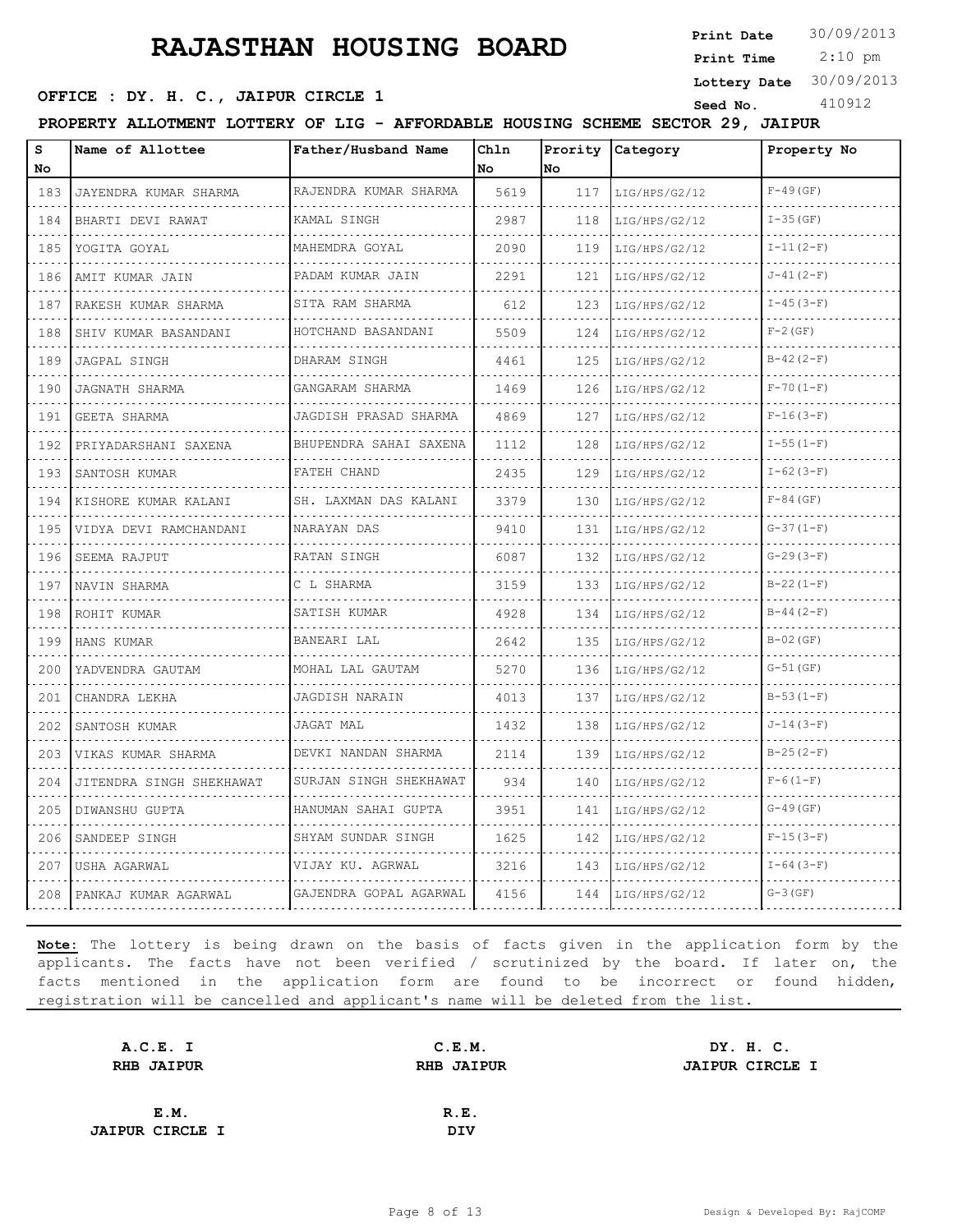**Print Date**  $30/09/2013$ 

 2:10 pm **Print Time**

**OFFICE : DY. H. C., JAIPUR CIRCLE 1** Seed No. 410912

**Lottery Date** 30/09/2013

**PROPERTY ALLOTMENT LOTTERY OF LIG - AFFORDABLE HOUSING SCHEME SECTOR 29, JAIPUR**

| S<br>No.                           | Name of Allottee       | Father/Husband Name    | Chln<br>No | No  | Prority Category | Property No     |
|------------------------------------|------------------------|------------------------|------------|-----|------------------|-----------------|
| 209                                | PRADEEP KUMAR MANI     | N M MANI               | 9427       | 145 | LIG/HPS/G2/12    | $G-56(1-F)$     |
| .<br>210                           | MUNI RAM MEENA         | KEDAR MEENA            | 543        | 146 | LIG/HPS/G2/12    | $G-61(3-F)$     |
| 211                                | JAI DEVI SHARMA        | HARI PD. SHARMA        | 894        | 149 | LIG/HPS/G2/12    | $I-59(2-F)$     |
| 212                                | NITU VADHVANI          | ASAN DAS VADHVANI<br>. | 2182       | 150 | LIG/HPS/G2/12    | $F-69(1-F)$     |
| .<br>213                           | SEEMA NAIR             | GIRISH KUMAR           | 3711       | 151 | LIG/HPS/G2/12    | $G-34$ (GF)     |
| 214                                | CHANDRA BIHARI SHARMA  | PRAHLAD JI SHARMA      | 3802       | 153 | LIG/HPS/G2/12    | $I-61(3-F)$     |
| 215                                | SUNIL AGARWAL          | KAILASH CHAND AGRWAL   | 555        | 154 | LIG/HPS/G2/12    | $F-4$ (GF)      |
| د د د د<br>216                     | KAMAL SINGH            | JAY PAL SINGH          | 526        | 155 | LIG/HPS/G2/12    | $J - 21(1 - F)$ |
| 217                                | KHUSHBOO SINGH         | BHIKAM SINGH           | 2610       | 156 | LIG/HPS/G2/12    | $B-70(1-F)$     |
| 218<br>.                           | VIMLA SHARMA           | GANGA RAM SHARMA       | 1693       | 157 | LIG/HPS/G2/12    | $F-35(GF)$      |
| 219                                | SEMA MOTVANI           | RAVI KUMAR             | 504        | 158 | LIG/HPS/G2/12    | $F-46(3-F)$     |
| 220<br>$\sim$ $\sim$ $\sim$ $\sim$ | SUMAN CHORASIYA        | ANIL CHORASIYA         | 1791       | 159 | LIG/HPS/G2/12    | $F-18$ (GF)     |
| 221<br>$\sim$ $\sim$ $\sim$ $\sim$ | BHAGWATI PRASAD GARG   | KALYAN MAL GARG        | 10057      | 160 | LIG/HPS/G2/12    | $I-36$ (GF)     |
| 222                                | RAM SINGH RAJPUROHIT   | ACHAL SINGH            | 5531       | 161 | LIG/HPS/G2/12    | $I-63(3-F)$     |
| 223                                | SEEMA KUMARI           | MADAN LAL              | 2629       | 1   | LIG/ORS/G4/12    | $B-30(3-F)$     |
| 224<br>.                           | NARESH KUMAR CHAMAR    | LALA CHAMAR            | 10114      | 3   | LIG/ORS/G4/12    | $F-63(3-F)$     |
| 225                                | DHAN PRAKASH SIYOTA    | RAM NIVAS              | 10112      |     | LIG/ORS/G4/12    | $B-15(3-F)$     |
| 226                                | BRIJ KISHORE           | THAKUR DAS             | 1296       | 5   | LIG/ORS/G4/12    | $B-46(3-F)$     |
| 227<br><b>Service</b>              | DEEPAK VERMA           | SHANKERLAL             | 4931       | 6   | LIG/ORS/G4/12    | $F-21(1-F)$     |
| 228                                | RAM DAYAL              | BHANWAR LAL            | 4034       |     | LIG/ORS/G4/12    | $F-20$ (GF)     |
| 229                                | KARTAR                 | KAINHEYA               | 4083       | 8   | LIG/ORS/G4/12    | $B-17(GF)$      |
| 230                                | PRAVIN KUMAR CHAMAR    | LALA CHAMAR            | 10115      | 10  | LIG/ORS/G4/12    | $G-6(1-F)$      |
| $\sim$ $\sim$ $\sim$ $\sim$<br>231 | UMESH KUMAR JAVA       | PRITAM RAM             | 10117      | 11  | LIG/ORS/G4/12    | $F-26(2-F)$     |
| 232                                | TARA CHAND             | CHELA RAM              | 10116      | 12  | LIG/ORS/G4/12    | $B-43(2-F)$     |
| 233                                | HARSHITA VERMA         | SHANKER LAL            | 4932       | 13  | LIG/ORS/G4/12    | $B-86(1-F)$     |
|                                    | 234 KEVAL KUMAR PANWAR | RAM LAL                | 10113      | 14  | LIG/ORS/G4/12    | $B-28(2-F)$     |

| A.C.E. I               | C.E.M.            | DY. H. C.              |
|------------------------|-------------------|------------------------|
| <b>RHB JAIPUR</b>      | <b>RHB JAIPUR</b> | <b>JAIPUR CIRCLE I</b> |
|                        |                   |                        |
| E.M.                   | R.E.              |                        |
| <b>JAIPUR CIRCLE I</b> | DIV               |                        |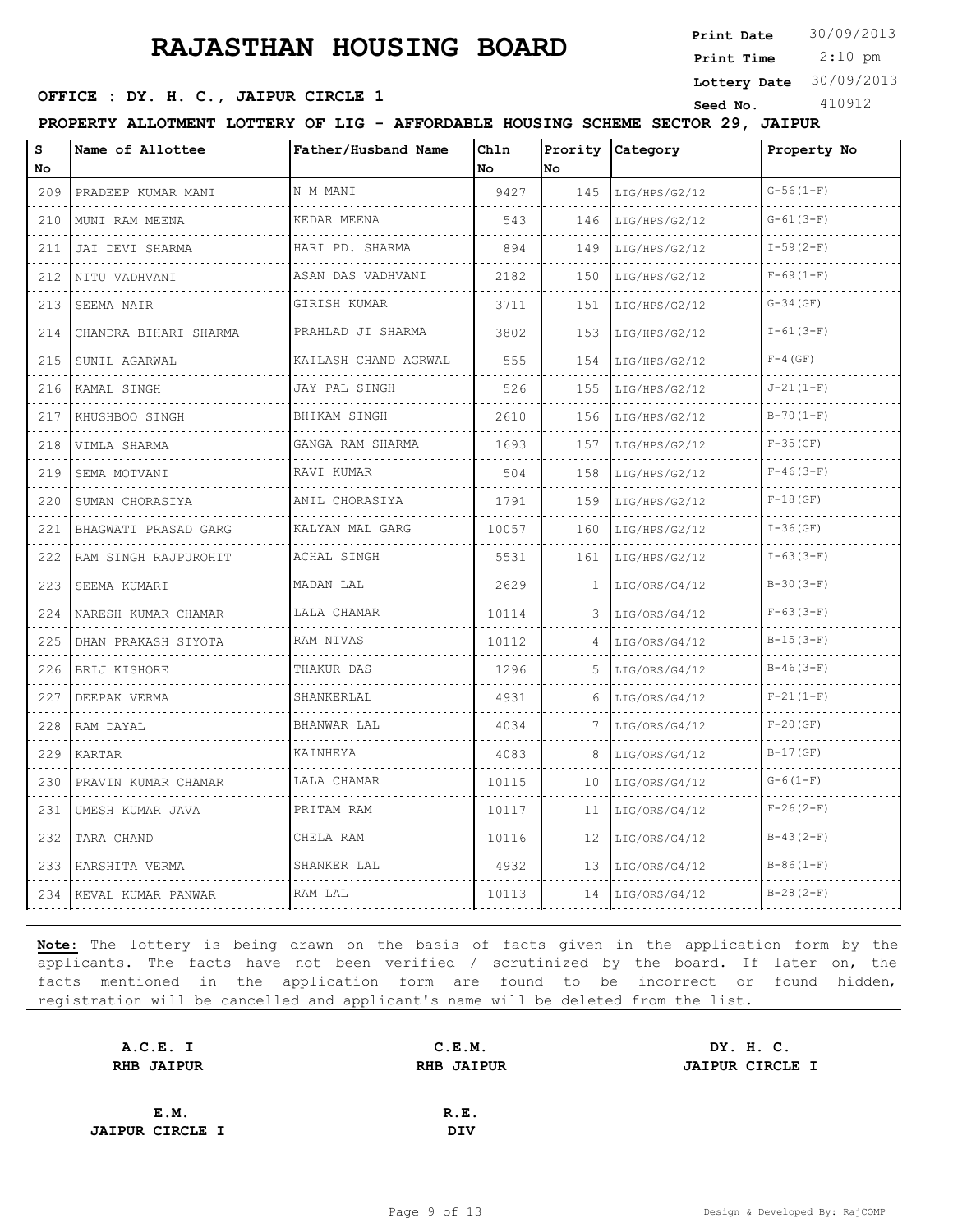**Print Date**  $30/09/2013$ 

 2:10 pm **Print Time**

#### **Lottery Date** 30/09/2013

#### **OFFICE : DY. H. C., JAIPUR CIRCLE 1** Seed No. 410912

**PROPERTY ALLOTMENT LOTTERY OF LIG - AFFORDABLE HOUSING SCHEME SECTOR 29, JAIPUR**

| s<br>No                            | Name of Allottee         | Father/Husband Name  | Chln<br>l No | Prority<br>No | Category      | Property No   |
|------------------------------------|--------------------------|----------------------|--------------|---------------|---------------|---------------|
| 235                                | MADANLAL MEGHWAL         | GOPAL                | 1384         | 15            | LIG/ORS/G4/12 | $B-81$ (GF)   |
| 236                                | YASPAL SINGH             | SHRI RADHEY SHYAM    | 3109         | 1             | LIG/HPS/G4/12 | $B-49$ (GF)   |
| 237                                | VIRENDRA KUMAR           | GOKUL RAM            | 3429         |               | LIG/HPS/G4/12 | $F-86(1-F)$   |
| 238                                | RAGHUVEER PRASAD         | BHANWAR LAL          | 5            | 3             | LIG/HPS/G4/12 | $B-26(2-F)$   |
| $\sim$ $\sim$ $\sim$ $\sim$<br>239 | VISHAL CHOUHAN           | SURESH KUMAR         | 678          | 4             | LIG/HPS/G4/12 | $I-9(2-F)$    |
| 240                                | .<br>NARENDRA CHAWLA     | RAM CHAWALA          | 775          | 5             | LIG/HPS/G4/12 | $F-41(2-F)$   |
| 241                                | KESAR LAL TANWAR         | GHASI RAM TANWAR     | 2891         | 6             | LIG/HPS/G4/12 | $G-25(2-F)$   |
| $\sim$ $\sim$ $\sim$ $\sim$<br>242 | .<br>MANOHAR KUMAR ASWAL | .<br>NAGAARJUN SWAI  | 1617         | 7             | LIG/HPS/G4/12 | $G-43(2-F)$   |
| 243                                | HEMANT KUMAR             | SITA RAM             | 1320         | 8             | LIG/HPS/G4/12 | $B-10(2-F)$   |
| 244                                | RADHEYSHYAM MEGHWAL      | GOPAL                | 1353         | 10            | LIG/HPS/G4/12 | $G-33(GF)$    |
| $\sim$ $\sim$ $\sim$ $\sim$<br>245 | OM PRAKASH KHICHI        | JOHARI LAL           | 2373         | 11            | LIG/HPS/G4/12 | $G-46(3-F)$   |
| 246                                | HAR LAL                  | VISHAN LAL           | 4062         | 12            | LIG/HPS/G4/12 | $F-39(1-F)$   |
| 247                                | KRISHNA RAM              | UDAI RAM             | 2015         | 13            | LIG/HPS/G4/12 | $F-14(3-F)$   |
| 248                                | BHARAT KUMAR SAMARIA     | CHHAJU LAL SAMARIA   | 2571         | 14            | LIG/HPS/G4/12 | $J-1(GF)$     |
| 249                                | MAHESH KUMAR             | MOHAN LAL            | 2928         | 15            | LIG/HPS/G4/12 | $I - 50$ (GF) |
| 250                                | PRIYANKA                 | ARUN KUMAR           | 4196         | 16            | LIG/HPS/G4/12 | $B-38(1-F)$   |
| 251                                | PRAKASH CHAND KHATWA     | DURGA SHANKER        | 1978         | 17            | LIG/HPS/G4/12 | $I-18(GF)$    |
| 252                                | VIMLA MAHAWAR            | TRILOK CHAND MAHAWAR | 2952         | 20            | LIG/HPS/G4/12 | $G-41(2-F)$   |
| 253                                | MOOL CHAND RAIGAR        | RAMESHWAR LAL RAIGAR | 525          | 22            | LIG/HPS/G4/12 | $F-11(2-F)$   |
| .<br>254                           | VIMLESH LODIA            | .<br>SITA RAM LODIA  | 3629         | 23            | LIG/HPS/G4/12 | $G-36$ (GF)   |
| 255                                | MAHAVIR PRASAD DHOBI     | PEERU LAL DHOBI      | 2091         | 24            | LIG/HPS/G4/12 | $B-72(1-F)$   |
| 256                                | DHIRENDRA VADIA          | MAAN SINGH           | 2781         | 25            | LIG/HPS/G4/12 | $I-49$ (GF)   |
| .<br>257                           | SUNIL NAGAR              | SATISH CHAND         | 4983         | 27            | LIG/HPS/G4/12 | $B-83$ (GF)   |
| 258                                | NIRANJAN MEHRA           | RAJENDRA MEHRA       | 1250         | 28            | LIG/HPS/G4/12 | $F-53(1-F)$   |
| 259                                | KAMLESH GILL             | RAVINDRA KUMR GILL   | 976          | 29            | LIG/HPS/G4/12 | $B-64(3-F)$   |
| 260                                | DEEPAK KUMAR             | FATEH CHAND          | 413          | 30.           | LIG/HPS/G4/12 | $I-56(1-F)$   |

| A.C.E. I               | C.E.M.            | DY. H. C.              |
|------------------------|-------------------|------------------------|
| <b>RHB JAIPUR</b>      | <b>RHB JAIPUR</b> | <b>JAIPUR CIRCLE I</b> |
|                        |                   |                        |
| E.M.                   | R.E.              |                        |
| <b>JAIPUR CIRCLE I</b> | DIV               |                        |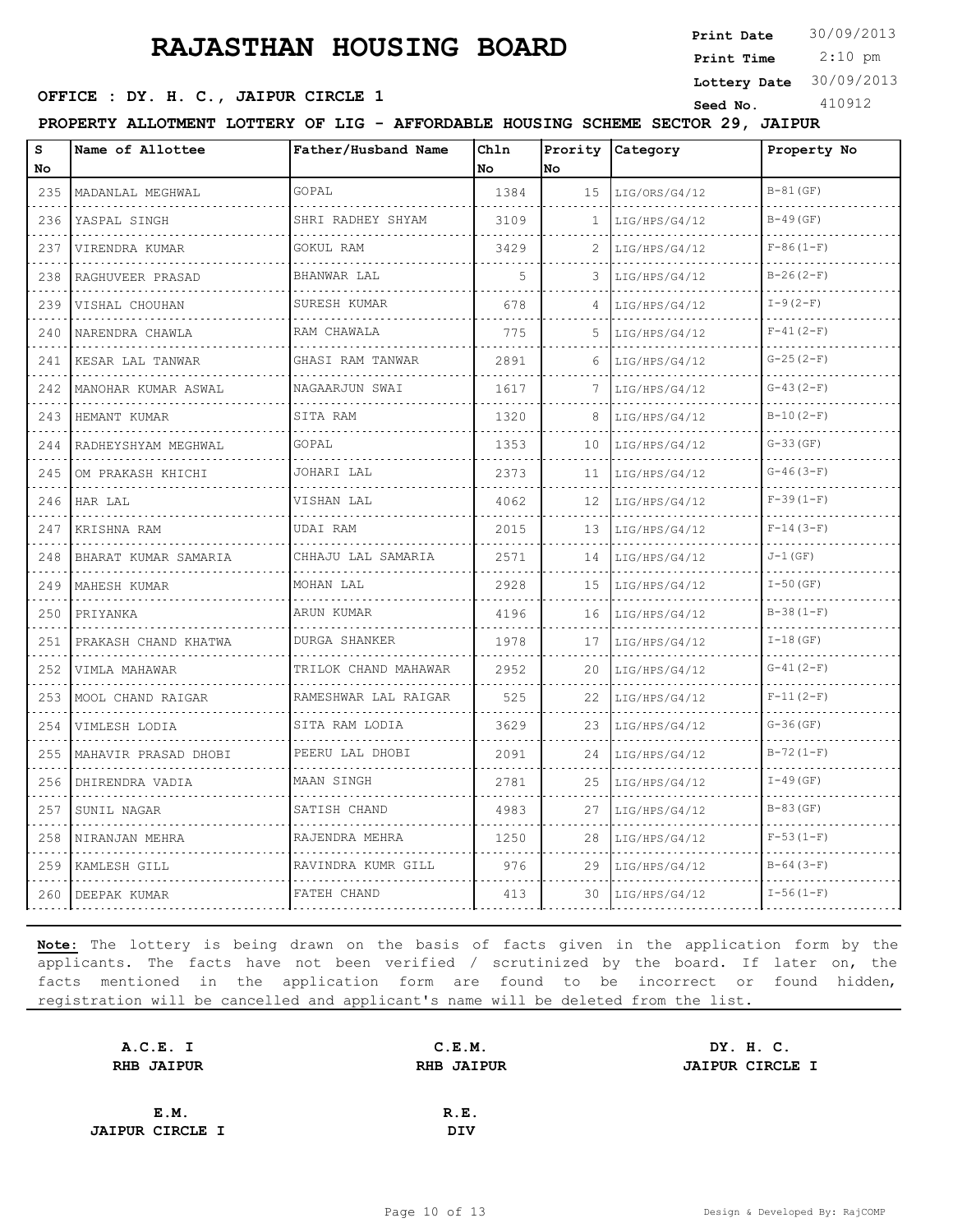**Print Date**  $30/09/2013$ 

 2:10 pm **Print Time**

**OFFICE : DY. H. C., JAIPUR CIRCLE 1** Seed No. 410912

**Lottery Date** 30/09/2013

**PROPERTY ALLOTMENT LOTTERY OF LIG - AFFORDABLE HOUSING SCHEME SECTOR 29, JAIPUR**

| S<br>No                                                                                                                          | Name of Allottee      | Father/Husband Name    | Chln<br>No | Prority<br>No | Category           | Property No    |
|----------------------------------------------------------------------------------------------------------------------------------|-----------------------|------------------------|------------|---------------|--------------------|----------------|
| 261                                                                                                                              | LALIT KUMAR           | MADAN LAL              | 4070       | 31            | LIG/HPS/G4/12<br>. | $I-38(1-F)$    |
| 262                                                                                                                              | NITU BAIRWA           | RAMARAY BAIRWA         | 3628       | 32            | LIG/HPS/G4/12      | $I - 7(1-F)$   |
| 263                                                                                                                              | PRAKASH CHAND         | KAILASH CHAND RAIGAR   | 4633       | 33            | LIG/HPS/G4/12      | $B-80(3-F)$    |
| 264                                                                                                                              | VIMLA KULDEEP<br>.    | TARACHAND<br>1.1.1.1.1 | 1945       | 34            | LIG/HPS/G4/12      | $B-78(3-F)$    |
| $\frac{1}{2} \left( \frac{1}{2} \right) \left( \frac{1}{2} \right) \left( \frac{1}{2} \right) \left( \frac{1}{2} \right)$<br>265 | BHAGWAN PRAKASH       | KISHAN LAL             | 1426       | 36            | LIG/HPS/G4/12      | $B-04$ (GF)    |
| 266                                                                                                                              | <b>BHAVANA</b>        | KHIVRAJ                | 2744       | 37            | LIG/HPS/G4/12      | $F-52$ (GF)    |
| 267                                                                                                                              | HAJAARI LAL           | LADU RAM               | 4649       | 38            | LIG/HPS/G4/12      | $B-77(3-F)$    |
| الداعات الداعا<br>268                                                                                                            | RAMESH KUMAR          | KIRSAN                 | 8346       | 39            | LIG/HPS/G4/12      | $F-96(3-F)$    |
| 269<br>$-2.5 - 1.5$                                                                                                              | RAM PRASAD DHOBHI     | BHORI LAL DHOBHI       | 6052       | 40            | LIG/HPS/G4/12      | $B-93(3-F)$    |
| 270                                                                                                                              | DEEPAK KU. VERMA      | NAVRATAN MAL<br>.      | 2130       | 41            | LIG/HPS/G4/12      | $G-30(3-F)$    |
| .<br>271                                                                                                                         | VINOD KUMAR           | JITENDRA               | 5067       | 42            | LIG/HPS/G4/12      | $F-27(2-F)$    |
| 272                                                                                                                              | BRIJESH KUMAR CHANDEL | FUNDI LAL CHANDEL      | 3767       | 43            | LIG/HPS/G4/12      | $B-56(1-F)$    |
| 273                                                                                                                              | TULSI RAM             | RADHAKISHAN            | 5359       | 1.            | LIG/ORS/G5/12      | $F-32(3-F)$    |
| .<br>274                                                                                                                         | RAM KARAN             | NANAG RAM              | 9448       | 2             | LIG/ORS/G5/12      | $F-17(GF)$     |
| 275                                                                                                                              | AJEET SINGH MEENA     | KALU RAM MEENA         | 690        | 3             | LIG/ORS/G5/12      | $B-68$ (GF)    |
| $\omega$ , $\omega$ , $\omega$<br>276                                                                                            | RAMRAJ                | SURGHAN MEENA          | 462        | 4             | LIG/ORS/G5/12      | $F-57(2-F)$    |
| .<br>277                                                                                                                         | JANSI RAM MEENA       | SEDU RAM               | 8380       | 5             | LIG/ORS/G5/12      | $F-54(1-F)$    |
| 278                                                                                                                              | HANUMAN PRASAD MEENA  | RAMPHOOL MEENA         | 1368       | 6             | LIG/ORS/G5/12      | $B-87(1-F)$    |
| 279                                                                                                                              | RAMRAJ MEENA          | RAM KUWAR              | 2621       | 7             | LIG/ORS/G5/12      | $B-07(1-F)$    |
| 280                                                                                                                              | RANJEET MEENA         | LAXMINARAYAN MEENA     | 342        | 9             | LIG/ORS/G5/12      | $F-56(1-F)$    |
| $   -$<br>281                                                                                                                    | LOKESH KUMAR          | PYARE LAL              | 2593       | 1.            | LIG/HPS/G5/12      | $B-59(2-F)$    |
| 282                                                                                                                              | RAJESH KUMAR MEENA    | RAMJEEVAN MEENA        | 3542       | 2             | LIG/HPS/G5/12      | $F-95(3-F)$    |
| 283                                                                                                                              | SHIV LAHRI MEENA      | BUDHI LAL MEENA        | 1265       | 3             | LIG/HPS/G5/12      | $G-32(3-F)$    |
| 284                                                                                                                              | HARETI LAL MEENA      | SHYORAM MEENA          | 1391       | 4             | LIG/HPS/G5/12      | $I-22(1-F)$    |
| 285                                                                                                                              | BABULAL MEENA         | LALA RAM MEENA         | 1500       | 6             | LIG/HPS/G5/12      | $B-29(3-F)$    |
| 286                                                                                                                              | YOGESH MEENA          | SITA RAM MEENA         | 4675       | 7             | LIG/HPS/G5/12      | $I - 6(1 - F)$ |

| A.C.E. I               | C.E.M.            | DY. H. C.              |
|------------------------|-------------------|------------------------|
| <b>RHB JAIPUR</b>      | <b>RHB JAIPUR</b> | <b>JAIPUR CIRCLE I</b> |
|                        |                   |                        |
| E.M.                   | R.E.              |                        |
| <b>JAIPUR CIRCLE I</b> | DIV               |                        |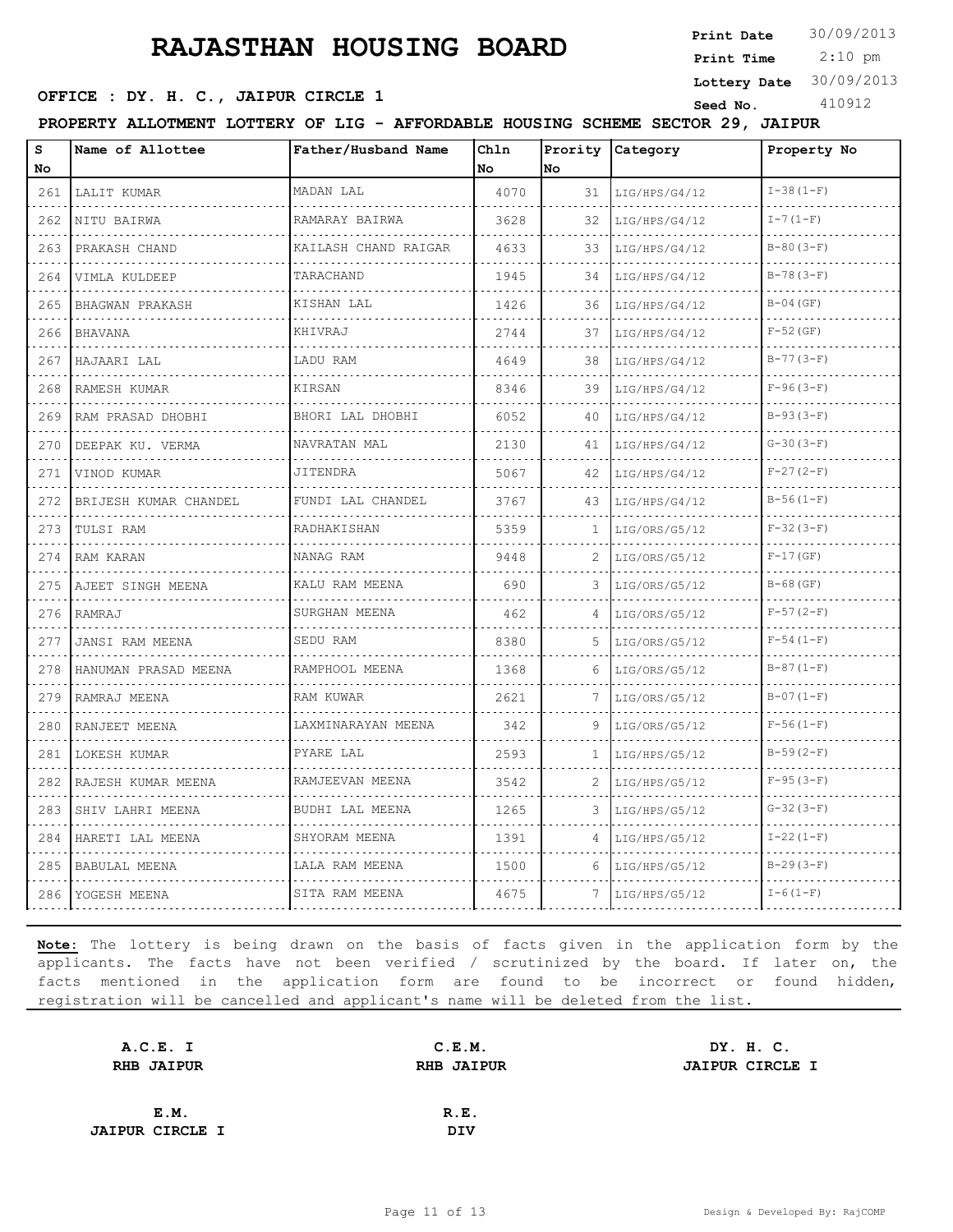**Print Date**  $30/09/2013$ 

 2:10 pm **Print Time**

**Lottery Date** 30/09/2013

#### **OFFICE : DY. H. C., JAIPUR CIRCLE 1** Seed No. 410912

| Name of Allottee<br>Father/Husband Name<br>Chln<br>Prority Category<br>Property No<br>No<br>No.<br>RAMSWROOP MEENA<br>$F-66$ (GF)<br>3739<br>287<br><b>BABUL RAM MEENA</b><br>8<br>LIG/HPS/G5/12<br>.<br>$F-59(2-F)$<br>KAILASH CHAND MEENA<br>BABU LAL MEENA<br>3713<br>9<br>288<br>LIG/HPS/G5/12<br>$G-57(2-F)$<br>PRAKASH VEER<br>9445<br>289<br>10<br>JITENDRA KUMAR MEENA<br>LIG/HPS/G5/12<br>SITA RAM MEENA<br>$B-18$ (GF)<br>3804<br>290<br>11<br>LIG/HPS/G5/12<br>KAMLESH KUMARI MEENA<br>$B-16(3-F)$<br>UDAY SINGH<br>663<br>12<br>291<br>LIG/HPS/G5/12<br>KAMLA DEVI<br>.<br>BHAGWAN SHAI MEENA<br>$I-20$ (GF)<br>871<br>292<br>DEVENDRA SHAI MEENA<br>13<br>LIG/HPS/G5/12<br>$F - 7(1 - F)$<br>RADHAKISHAN MEENA<br>4916<br>293<br>MAHENDRA SINGH MEENA<br>14<br>LIG/HPS/G5/12<br>$J-3$ (GF)<br>KANA RAM MEENA<br>7408<br>294<br>BADRI NARAIN MEENA<br>15<br>LIG/HPS/G5/12<br>.<br>LADU RAM<br>$G-11(2-F)$<br>295<br>RAMPHOOL<br>290<br>16<br>LIG/HPS/G5/12<br>GOPAL LAL MEENA<br>$F-22(1-F)$<br>KAMLESH KUMAR MEENA<br>1164<br>296<br>17<br>LIG/HPS/G5/12<br>$B-01$ (GF)<br>HANUMAN PD. MEENA<br>2955<br>18<br>297<br>RAJESH KU. MEENA<br>LIG/HPS/G5/12<br>$F-83$ (GF)<br>PANCHU RAM<br>9478<br>19<br>298<br>HARPHOOL MEENA<br>LIG/HPS/G5/12<br>$B-69(1-F)$<br>KISHAN MEENA<br>967<br>299<br>21<br>BHAWANI SINGH MEENA<br>LIG/HPS/G5/12<br>$F-87(1-F)$<br>PUNIRAM MEENA<br>308<br>22<br>300<br>RAJA RAM MEENA<br>LIG/HPS/G5/12<br>$B-20$ (GF)<br>BANWARI LAL<br>4999<br>23<br>301<br>ANITA KUMARI<br>LIG/HPS/G5/12<br>$B-35$ (GF)<br>GANGA SAHAI MEENA<br>LOKESH KUMAR MEENA<br>5617<br>24<br>302<br>LIG/HPS/G5/12<br>MAMRAJ<br>$G-23(1-F)$<br>303<br>SUSHIL<br>9433<br>25<br>LIG/HPS/G5/12<br>RAM SAHAI MEENA<br>4525<br>$I - 54(1 - F)$<br>304<br>RAM PHOOL MEENA<br>26<br>LIG/HPS/G5/12<br>R G MEENA<br>$I-12(2-F)$<br>4179<br>27<br>LIG/HPS/G5/12<br>305<br>HARIMOHAN MEENA<br>$B-73(2-F)$<br>BHANWAR LAL SOLANKI<br>840<br>28<br>306<br>JYOTI SOLANKI<br>LIG/HPS/G5/12<br>.<br>$B-95(3-F)$<br>GANGA SAHAI MEENA<br>3584<br>307<br>KADI DEVI MEENA<br>29<br>LIG/HPS/G5/12<br>$I-39(1-F)$<br>308<br>DURGESH KUMAR MEENA<br>SITA RAM MEENA<br>1051<br>LIG/HPS/G5/12<br>31<br>$B-48(3-F)$<br>JAISINGH MEENA<br>4865<br>309<br>32<br>PREMRAJ MEENA<br>LIG/HPS/G5/12<br>$B-62(3-F)$<br>BADRINARAYAN<br>2482<br>310<br>PRAKASH MEENA<br>33<br>LIG/HPS/G5/12<br>ISHWAR<br>10118<br>$B-45(3-F)$<br>GULJARI LAL<br>LIG/ORS/G8/12<br>311<br>$\mathbf{1}$<br>$I - 24 (1 - F)$<br>BANTU RAM<br>4001<br>312<br>ATARO DEVI<br>LIG/HPS/G8/12 |         | PROPERTY ALLOTMENT LOTTERY OF LIG - AFFORDABLE HOUSING SCHEME SECTOR 29, JAIPUR |  |  |  |
|-----------------------------------------------------------------------------------------------------------------------------------------------------------------------------------------------------------------------------------------------------------------------------------------------------------------------------------------------------------------------------------------------------------------------------------------------------------------------------------------------------------------------------------------------------------------------------------------------------------------------------------------------------------------------------------------------------------------------------------------------------------------------------------------------------------------------------------------------------------------------------------------------------------------------------------------------------------------------------------------------------------------------------------------------------------------------------------------------------------------------------------------------------------------------------------------------------------------------------------------------------------------------------------------------------------------------------------------------------------------------------------------------------------------------------------------------------------------------------------------------------------------------------------------------------------------------------------------------------------------------------------------------------------------------------------------------------------------------------------------------------------------------------------------------------------------------------------------------------------------------------------------------------------------------------------------------------------------------------------------------------------------------------------------------------------------------------------------------------------------------------------------------------------------------------------------------------------------------------------------------------------------------------------------------------------------------------------------------------------------------------------------------------------------------------------------------------------------------------------------------------------------------------------------------|---------|---------------------------------------------------------------------------------|--|--|--|
|                                                                                                                                                                                                                                                                                                                                                                                                                                                                                                                                                                                                                                                                                                                                                                                                                                                                                                                                                                                                                                                                                                                                                                                                                                                                                                                                                                                                                                                                                                                                                                                                                                                                                                                                                                                                                                                                                                                                                                                                                                                                                                                                                                                                                                                                                                                                                                                                                                                                                                                                               | s<br>No |                                                                                 |  |  |  |
|                                                                                                                                                                                                                                                                                                                                                                                                                                                                                                                                                                                                                                                                                                                                                                                                                                                                                                                                                                                                                                                                                                                                                                                                                                                                                                                                                                                                                                                                                                                                                                                                                                                                                                                                                                                                                                                                                                                                                                                                                                                                                                                                                                                                                                                                                                                                                                                                                                                                                                                                               |         |                                                                                 |  |  |  |
|                                                                                                                                                                                                                                                                                                                                                                                                                                                                                                                                                                                                                                                                                                                                                                                                                                                                                                                                                                                                                                                                                                                                                                                                                                                                                                                                                                                                                                                                                                                                                                                                                                                                                                                                                                                                                                                                                                                                                                                                                                                                                                                                                                                                                                                                                                                                                                                                                                                                                                                                               |         |                                                                                 |  |  |  |
|                                                                                                                                                                                                                                                                                                                                                                                                                                                                                                                                                                                                                                                                                                                                                                                                                                                                                                                                                                                                                                                                                                                                                                                                                                                                                                                                                                                                                                                                                                                                                                                                                                                                                                                                                                                                                                                                                                                                                                                                                                                                                                                                                                                                                                                                                                                                                                                                                                                                                                                                               |         |                                                                                 |  |  |  |
|                                                                                                                                                                                                                                                                                                                                                                                                                                                                                                                                                                                                                                                                                                                                                                                                                                                                                                                                                                                                                                                                                                                                                                                                                                                                                                                                                                                                                                                                                                                                                                                                                                                                                                                                                                                                                                                                                                                                                                                                                                                                                                                                                                                                                                                                                                                                                                                                                                                                                                                                               |         |                                                                                 |  |  |  |
|                                                                                                                                                                                                                                                                                                                                                                                                                                                                                                                                                                                                                                                                                                                                                                                                                                                                                                                                                                                                                                                                                                                                                                                                                                                                                                                                                                                                                                                                                                                                                                                                                                                                                                                                                                                                                                                                                                                                                                                                                                                                                                                                                                                                                                                                                                                                                                                                                                                                                                                                               |         |                                                                                 |  |  |  |
|                                                                                                                                                                                                                                                                                                                                                                                                                                                                                                                                                                                                                                                                                                                                                                                                                                                                                                                                                                                                                                                                                                                                                                                                                                                                                                                                                                                                                                                                                                                                                                                                                                                                                                                                                                                                                                                                                                                                                                                                                                                                                                                                                                                                                                                                                                                                                                                                                                                                                                                                               |         |                                                                                 |  |  |  |
|                                                                                                                                                                                                                                                                                                                                                                                                                                                                                                                                                                                                                                                                                                                                                                                                                                                                                                                                                                                                                                                                                                                                                                                                                                                                                                                                                                                                                                                                                                                                                                                                                                                                                                                                                                                                                                                                                                                                                                                                                                                                                                                                                                                                                                                                                                                                                                                                                                                                                                                                               |         |                                                                                 |  |  |  |
|                                                                                                                                                                                                                                                                                                                                                                                                                                                                                                                                                                                                                                                                                                                                                                                                                                                                                                                                                                                                                                                                                                                                                                                                                                                                                                                                                                                                                                                                                                                                                                                                                                                                                                                                                                                                                                                                                                                                                                                                                                                                                                                                                                                                                                                                                                                                                                                                                                                                                                                                               |         |                                                                                 |  |  |  |
|                                                                                                                                                                                                                                                                                                                                                                                                                                                                                                                                                                                                                                                                                                                                                                                                                                                                                                                                                                                                                                                                                                                                                                                                                                                                                                                                                                                                                                                                                                                                                                                                                                                                                                                                                                                                                                                                                                                                                                                                                                                                                                                                                                                                                                                                                                                                                                                                                                                                                                                                               |         |                                                                                 |  |  |  |
|                                                                                                                                                                                                                                                                                                                                                                                                                                                                                                                                                                                                                                                                                                                                                                                                                                                                                                                                                                                                                                                                                                                                                                                                                                                                                                                                                                                                                                                                                                                                                                                                                                                                                                                                                                                                                                                                                                                                                                                                                                                                                                                                                                                                                                                                                                                                                                                                                                                                                                                                               |         |                                                                                 |  |  |  |
|                                                                                                                                                                                                                                                                                                                                                                                                                                                                                                                                                                                                                                                                                                                                                                                                                                                                                                                                                                                                                                                                                                                                                                                                                                                                                                                                                                                                                                                                                                                                                                                                                                                                                                                                                                                                                                                                                                                                                                                                                                                                                                                                                                                                                                                                                                                                                                                                                                                                                                                                               |         |                                                                                 |  |  |  |
|                                                                                                                                                                                                                                                                                                                                                                                                                                                                                                                                                                                                                                                                                                                                                                                                                                                                                                                                                                                                                                                                                                                                                                                                                                                                                                                                                                                                                                                                                                                                                                                                                                                                                                                                                                                                                                                                                                                                                                                                                                                                                                                                                                                                                                                                                                                                                                                                                                                                                                                                               |         |                                                                                 |  |  |  |
|                                                                                                                                                                                                                                                                                                                                                                                                                                                                                                                                                                                                                                                                                                                                                                                                                                                                                                                                                                                                                                                                                                                                                                                                                                                                                                                                                                                                                                                                                                                                                                                                                                                                                                                                                                                                                                                                                                                                                                                                                                                                                                                                                                                                                                                                                                                                                                                                                                                                                                                                               |         |                                                                                 |  |  |  |
|                                                                                                                                                                                                                                                                                                                                                                                                                                                                                                                                                                                                                                                                                                                                                                                                                                                                                                                                                                                                                                                                                                                                                                                                                                                                                                                                                                                                                                                                                                                                                                                                                                                                                                                                                                                                                                                                                                                                                                                                                                                                                                                                                                                                                                                                                                                                                                                                                                                                                                                                               |         |                                                                                 |  |  |  |
|                                                                                                                                                                                                                                                                                                                                                                                                                                                                                                                                                                                                                                                                                                                                                                                                                                                                                                                                                                                                                                                                                                                                                                                                                                                                                                                                                                                                                                                                                                                                                                                                                                                                                                                                                                                                                                                                                                                                                                                                                                                                                                                                                                                                                                                                                                                                                                                                                                                                                                                                               |         |                                                                                 |  |  |  |
|                                                                                                                                                                                                                                                                                                                                                                                                                                                                                                                                                                                                                                                                                                                                                                                                                                                                                                                                                                                                                                                                                                                                                                                                                                                                                                                                                                                                                                                                                                                                                                                                                                                                                                                                                                                                                                                                                                                                                                                                                                                                                                                                                                                                                                                                                                                                                                                                                                                                                                                                               |         |                                                                                 |  |  |  |
|                                                                                                                                                                                                                                                                                                                                                                                                                                                                                                                                                                                                                                                                                                                                                                                                                                                                                                                                                                                                                                                                                                                                                                                                                                                                                                                                                                                                                                                                                                                                                                                                                                                                                                                                                                                                                                                                                                                                                                                                                                                                                                                                                                                                                                                                                                                                                                                                                                                                                                                                               |         |                                                                                 |  |  |  |
|                                                                                                                                                                                                                                                                                                                                                                                                                                                                                                                                                                                                                                                                                                                                                                                                                                                                                                                                                                                                                                                                                                                                                                                                                                                                                                                                                                                                                                                                                                                                                                                                                                                                                                                                                                                                                                                                                                                                                                                                                                                                                                                                                                                                                                                                                                                                                                                                                                                                                                                                               |         |                                                                                 |  |  |  |
|                                                                                                                                                                                                                                                                                                                                                                                                                                                                                                                                                                                                                                                                                                                                                                                                                                                                                                                                                                                                                                                                                                                                                                                                                                                                                                                                                                                                                                                                                                                                                                                                                                                                                                                                                                                                                                                                                                                                                                                                                                                                                                                                                                                                                                                                                                                                                                                                                                                                                                                                               |         |                                                                                 |  |  |  |
|                                                                                                                                                                                                                                                                                                                                                                                                                                                                                                                                                                                                                                                                                                                                                                                                                                                                                                                                                                                                                                                                                                                                                                                                                                                                                                                                                                                                                                                                                                                                                                                                                                                                                                                                                                                                                                                                                                                                                                                                                                                                                                                                                                                                                                                                                                                                                                                                                                                                                                                                               |         |                                                                                 |  |  |  |
|                                                                                                                                                                                                                                                                                                                                                                                                                                                                                                                                                                                                                                                                                                                                                                                                                                                                                                                                                                                                                                                                                                                                                                                                                                                                                                                                                                                                                                                                                                                                                                                                                                                                                                                                                                                                                                                                                                                                                                                                                                                                                                                                                                                                                                                                                                                                                                                                                                                                                                                                               |         |                                                                                 |  |  |  |
|                                                                                                                                                                                                                                                                                                                                                                                                                                                                                                                                                                                                                                                                                                                                                                                                                                                                                                                                                                                                                                                                                                                                                                                                                                                                                                                                                                                                                                                                                                                                                                                                                                                                                                                                                                                                                                                                                                                                                                                                                                                                                                                                                                                                                                                                                                                                                                                                                                                                                                                                               |         |                                                                                 |  |  |  |
|                                                                                                                                                                                                                                                                                                                                                                                                                                                                                                                                                                                                                                                                                                                                                                                                                                                                                                                                                                                                                                                                                                                                                                                                                                                                                                                                                                                                                                                                                                                                                                                                                                                                                                                                                                                                                                                                                                                                                                                                                                                                                                                                                                                                                                                                                                                                                                                                                                                                                                                                               |         |                                                                                 |  |  |  |
|                                                                                                                                                                                                                                                                                                                                                                                                                                                                                                                                                                                                                                                                                                                                                                                                                                                                                                                                                                                                                                                                                                                                                                                                                                                                                                                                                                                                                                                                                                                                                                                                                                                                                                                                                                                                                                                                                                                                                                                                                                                                                                                                                                                                                                                                                                                                                                                                                                                                                                                                               |         |                                                                                 |  |  |  |
|                                                                                                                                                                                                                                                                                                                                                                                                                                                                                                                                                                                                                                                                                                                                                                                                                                                                                                                                                                                                                                                                                                                                                                                                                                                                                                                                                                                                                                                                                                                                                                                                                                                                                                                                                                                                                                                                                                                                                                                                                                                                                                                                                                                                                                                                                                                                                                                                                                                                                                                                               |         |                                                                                 |  |  |  |
|                                                                                                                                                                                                                                                                                                                                                                                                                                                                                                                                                                                                                                                                                                                                                                                                                                                                                                                                                                                                                                                                                                                                                                                                                                                                                                                                                                                                                                                                                                                                                                                                                                                                                                                                                                                                                                                                                                                                                                                                                                                                                                                                                                                                                                                                                                                                                                                                                                                                                                                                               |         |                                                                                 |  |  |  |

| A.C.E. I               | C.E.M.            | DY. H. C.              |
|------------------------|-------------------|------------------------|
| RHB JAIPUR             | <b>RHB JAIPUR</b> | <b>JAIPUR CIRCLE I</b> |
|                        |                   |                        |
| E.M.                   | R.E.              |                        |
| <b>JAIPUR CIRCLE I</b> | DIV               |                        |